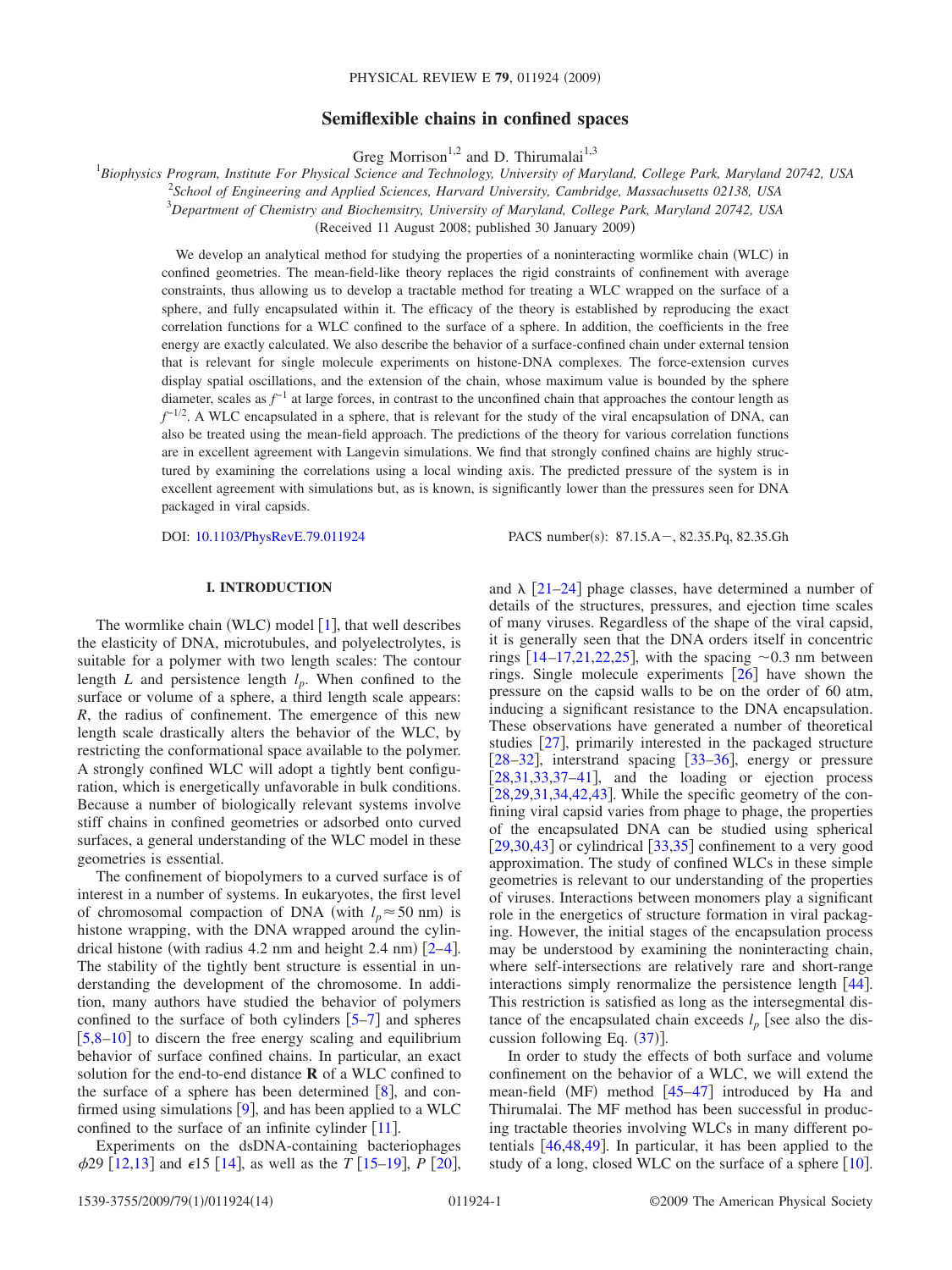<span id="page-1-1"></span>

FIG. 1. (Color online) Representative structures for a WLC confined to the surface of a sphere of radius  $R=3a$ . (a) shows  $l_p$ = 2.5*a* and (b) shows  $l_p = 20a$ . An enlargement of the polymer in (b) diagrams the positions  $\mathbf{r}_i$  and bond vectors  $\mathbf{u}_i$ .

The paper is organized as follows. In Sec. [II,](#page-1-0) we extend the MF theory for a WLC on the surface of a sphere of radius *R*, and show that it reproduces all known averages and scaling laws. We also show that the theory accurately reproduces the correct scaling coefficient of the free energy of confinement. In Sec. [III,](#page-3-0) we adapt the MF theory to study the behavior of a surface-confined WLC subject to an external mechanical force. The application of the MF theory to a WLC encapsulated in a sphere (referred to as volume confinement) is discussed in Sec. [IV.](#page-5-0) We show that the volume confined chain is in excellent agreement with simulations using the theory. As suspected in previous studies, the analytic calculations explicitly show the pressure due to confinement of a noninteracting WLC cannot reproduce the large values observed in experiments. We also show that the structural order of the confined WLC, that is absent in the bulk, can be understood by using a local winding axis. The ordering of the chain is purely a consequence of the free energy of confinement.

# **II. CONFINEMENT TO THE SURFACE OF A SPHERE**

### **A. Theoretical considerations**

<span id="page-1-0"></span>We begin by developing the mean-field (MF) formalism for a WLC with persistence length  $l_p$ , fixed intermonomer spacing *a*, and length *L*=*Na*, confined to the surface of the sphere of radius *R*. We define  $\mathbf{r}_n = (x_n, y_n, z_n)$  the position of the *n*th monomer, and the bond spacing  $\mathbf{u}_n = \Delta \mathbf{r}_n = \mathbf{r}_{n+1} - \mathbf{r}_n$ with  $|\mathbf{u}_n| \equiv a$  (shown in Fig. [1](#page-1-1)). The distribution of the chain in phase space is

<span id="page-1-4"></span>
$$
\Psi_{S}(\{\mathbf{r}_{n}\}) \propto \prod_{n} \delta(\mathbf{r}_{n}^{2} - R^{2}) \delta(\Delta \mathbf{r}_{n}^{2} - a^{2}) e^{-l_{p}/2a^{3}(\Delta \mathbf{r}_{n+1} - \Delta \mathbf{r}_{n})^{2}}
$$
\n
$$
\propto \int_{-i\infty}^{i\infty} \prod_{n=1}^{N+1} dk_{n} d\lambda_{n} \exp\left[-\frac{1}{2}al_{p}\frac{(\Delta \mathbf{r}_{n+1} - \Delta \mathbf{r}_{n})^{2}}{a^{4}} -a\lambda_{n}\left(\frac{\Delta \mathbf{r}_{n}^{2}}{a^{2}} - 1\right) - ak_{n}\left(\frac{\mathbf{r}_{n}^{2}}{R^{2}} - 1\right)\right],
$$
\n(1)

where the second line follows from the first after a Fourier transform of the  $\delta$  functions (with the Fourier variables  $\{\lambda_n\}$  and  $\{k_n\}$ ). Following Ha and Thirumalai [[45,](#page-13-36)[47](#page-13-37)], we write the partition function as  $Z = \int \prod_n d^3 \mathbf{r}_n \Psi_S(\{\mathbf{r}_n\})$  $\equiv \int \prod_n d\lambda_n dk_n \exp(-\mathcal{F}_S[\{\lambda_n, k_n\}])$ , which defines the free energy functional for surface confinement,  $\mathcal{F}_S$ . The free energy can be written as  $\mathcal{F}_s = \mathcal{F}_x + \mathcal{F}_y + \mathcal{F}_z - a \Sigma_n (\lambda_n + k_n)$ , where  $\mathcal{F}_x$  is given by  $e^{-\mathcal{F}_x} = \int \prod_n dx_n \exp(-\mathcal{H}_x[\{x_n\}])$ , with

$$
\mathcal{H}_x = a \sum_n \left( \frac{l_p}{2} \frac{(\Delta x_{n+1} - \Delta x_n)^2}{a^4} + \lambda_n \frac{\Delta x_n^2}{a^2} + k_n \frac{x_n^2}{R^2} \right). \tag{2}
$$

<span id="page-1-3"></span>We assume  $\mathcal{F}_S$  is sharply peaked around a particular set of Fourier variables  $\{\lambda_n, k_n\} = \{\lambda_n^*, k_n^*\}$ , so that  $Z \sim \exp(-\mathcal{F}_S^*)$ (i.e., a saddle point approximation). The optimal values of  $\lambda$ and *k* are determined by minimizing  $\mathcal{F}_s$ , i.e., by solving  $\partial \mathcal{F}_S / \partial \lambda_n = \partial \mathcal{F}_S / \partial k_n = 0$ . In this approximation, the Fourier variables play the role of spring constants restricting the position  $({k_n})$  and bonding  $({\lambda_n})$  of the chain.

Since the discrete Hamiltonian is quadratic in the  $x_n$ 's, we can write  $F_S = 3/2 \ln[\text{Det}(\mathbf{Q})] - a \Sigma_n(\lambda_n + k_n) + \text{const},$  where the symmetric,  $(N+1) \times (N+1)$  tridiagonal matrix **Q** is given in Appendix A [Eqs.  $(A2)$  $(A2)$  $(A2)$ – $(A4)$  $(A4)$  $(A4)$ ]. The solution for these coupled equations is intractable for large *N*, and additional approximations are necessary to make further progress. The symmetry of the matrix is respected by the substitution  $\lambda_n$  $\rightarrow \lambda$  and  $k_n \rightarrow k$ , except for exactly three elements near the end points (see Appendix A for more details). This is similar to the excess end-point fluctuation terms found in the unconfined theory  $[45,47]$  $[45,47]$  $[45,47]$  $[45,47]$ , where  $\lambda$  was shown to be constant except at the end points. With these observations, we take

<span id="page-1-2"></span>
$$
k_1 = k_{N+1} = k + \frac{\gamma_1}{a} - \frac{\gamma_2}{R},
$$
  
\n
$$
k_2 = k_N = k + \frac{\gamma_2}{R},
$$
  
\n
$$
\lambda_1 = \lambda_N = \lambda + \frac{\delta}{a} - \frac{a\gamma_2^2}{R^2},
$$
\n(3)

with  $k_n = k$  and  $\lambda_n = \lambda$  for all other values of *n*. The specific forms of the end-point terms in Eq.  $(3)$  $(3)$  $(3)$  are chosen to ensure convergence of the continuum limit. Substitution of these values into the Hamiltonian in Eq.  $(2)$  $(2)$  $(2)$  and taking the continuum limit (with  $a \rightarrow 0$ ,  $N \rightarrow \infty$ , and  $Na \rightarrow L$ ), we can separate the Hamiltonian into interior and end-point terms,  $\mathcal{H}_r$  $=\mathcal{H}_0+\mathcal{H}_e$ , with

<span id="page-1-5"></span>
$$
\mathcal{H}_0 = \int_0^L ds \left( \frac{l_p}{2} \dot{x}^2(s) + \lambda \dot{x}^2(s) + k \frac{x^2(s)}{R^2} \right),\tag{4}
$$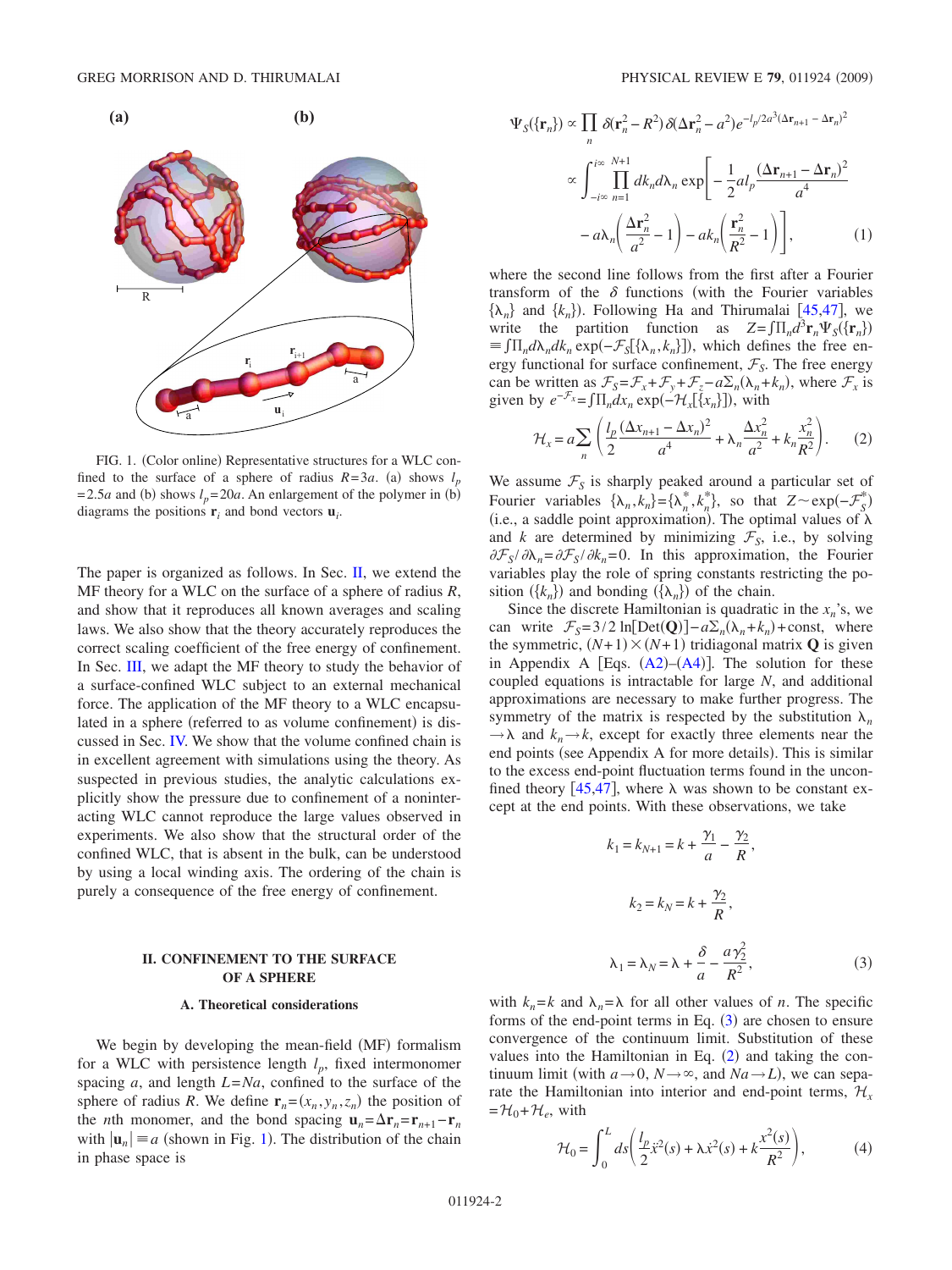<span id="page-2-2"></span>
$$
\mathcal{H}_e = \delta(u_0^2 + u_L^2) + \gamma_1 \left(\frac{x_0^2}{R^2} + \frac{x_L^2}{R^2}\right) + 2\gamma_2 \left(u_0 \frac{x_0}{R} - u_L \frac{x_L}{R}\right),\tag{5}
$$

where we have defined  $u_0 = \dot{x}(0)$  and  $u_L = \dot{x}(L)$ , with  $\dot{x}$  $=\frac{\partial x(s)}{\partial s}$ . The free energy functional  $\mathcal{F}_x$  in the continuum limit becomes

<span id="page-2-0"></span>
$$
\mathcal{F}_x = -\ln\biggl(\int d^4\mathbf{x} \exp(-\mathcal{H}_e) \int \mathcal{D}[x(s)] \exp\{-\mathcal{H}_0[x(s)]\}\biggr),\tag{6}
$$

with  $\mathbf{x} = (x_0, x_L, u_0, u_L)$ , and the total free energy is

$$
\mathcal{F}_S = \mathcal{F}_x + \mathcal{F}_y + \mathcal{F}_z - \lambda L - kL - 2\delta - 2\gamma_1. \tag{7}
$$

<span id="page-2-3"></span>The path integral in Eq.  $(6)$  $(6)$  $(6)$  can be evaluated exactly  $[50]$  $[50]$  $[50]$ , and we find

$$
Z_0(\mathbf{x}) \equiv \int \mathcal{D}[x(s)] \exp\{-\mathcal{H}_0[x(s)]\} = K \exp(\mathbf{x} \cdot \mathbf{M}\mathbf{x}), \tag{8}
$$

<span id="page-2-1"></span>where **M** is a  $4 \times 4$  matrix; **M** and *K* are evaluated in Appendix B, and given explicitly in Eqs.  $(B5)$  $(B5)$  $(B5)$  and  $(B11)$  $(B11)$  $(B11)$  in terms of the two frequencies,

$$
\omega_i = \left(\frac{\lambda}{l_p} \pm \sqrt{1 - \frac{2kl_p}{\lambda^2}}\right)^{1/2},\tag{9}
$$

<span id="page-2-6"></span>Expressions resulting from the propagator in Eq.  $(8)$  $(8)$  $(8)$  can be greatly simplified in the limit of large  $L\omega_i$ , which we refer to as strong confinement (see below).

The total free energy functional finally becomes

<span id="page-2-8"></span>
$$
\mathcal{F}_S = -3 \ln \left( \int d^4 \mathbf{x} Z(\mathbf{x}) \right) - \lambda L - kL - 2 \delta - 2 \gamma_1,
$$
  

$$
Z(\mathbf{x}) = Z_0(\mathbf{x}) \exp(-\mathcal{H}_e), \qquad (10)
$$

with  $\mathcal{H}_e$  given in Eq. ([5](#page-2-2)) and  $Z_0$  in Eq. ([8](#page-2-1)). The optimal parameters  $\lambda$ ,  $k$ ,  $\delta$ ,  $\gamma_1$ , and  $\gamma_2$  are obtained by solving the five coupled mean-field equations,

$$
\frac{\partial \mathcal{F}_S}{\partial \lambda} = \frac{\partial \mathcal{F}_S}{\partial k} = \frac{\partial \mathcal{F}_S}{\partial \delta} = \frac{\partial \mathcal{F}_S}{\partial \gamma_1} = \frac{\partial \mathcal{F}_S}{\partial \gamma_2} = 0.
$$
 (11)

<span id="page-2-4"></span>Note that, from Eqs. ([7](#page-2-3)) and ([11](#page-2-4)), the  $\lambda$ ,  $k$ ,  $\delta$ , and  $\gamma_1$  derivatives immediately imply, respectively,

$$
\frac{1}{L} \int_0^L ds \langle \mathbf{u}^2(s) \rangle = 1, \quad \frac{1}{L} \int_0^L ds \langle \mathbf{r}^2(s) \rangle = R^2,
$$

$$
\langle \mathbf{u}_0^2 + \mathbf{u}_L^2 \rangle = 2, \quad \langle \mathbf{r}_0^2 + \mathbf{r}_L^2 \rangle = 2R^2.
$$

This suggests that the MF approximation is equivalent to replacing the local requirements  $\mathbf{u}^2(s) = 1$  and  $\mathbf{r}^2(s) = R^2$  by the global conditions  $\langle \mathbf{u}^2(s) \rangle = 1$  and  $\langle \mathbf{r}^2(s) \rangle = R^2$ . The parameter  $\lambda$  plays the role of a spring constant that keeps the bond spacing fixed on average, while *k* is a spring constant that keeps  $\langle \mathbf{r}^2 \rangle = R^2$  on average. The  $\gamma_2$  derivative in Eq. ([11](#page-2-4)) implies  $\langle \mathbf{r}_0 \cdot \mathbf{u}_0 \rangle - \langle \mathbf{r}_L \cdot \mathbf{u}_L \rangle = 0$ , as is expected since the rigid constraints require  $\mathbf{u}(s)$  to be tangential to the surface of the sphere [i.e.,  $\mathbf{u}(s) \perp \hat{\mathbf{r}}$  for all *s*].

The solutions to the mean-field equations  $[Eq. (11)]$  $[Eq. (11)]$  $[Eq. (11)]$  can be determined exactly for all  $L$ ,  $l_p$ , and  $R$ , giving

<span id="page-2-5"></span>
$$
\lambda = \frac{9}{8l_p} - \frac{l_p}{R^2}, \quad k = \frac{l_p}{2R^2}, \quad \delta = \frac{3}{4}, \quad \gamma_1 = \frac{3}{4}, \quad \text{and } \gamma_2 = -\frac{l_p}{2R}.
$$
\n(12)

We note that  $\lambda$  changes sign for  $R^2 \le 8l_p^2/9$ , because the bonds tend to be more compressed with decreasing *R*, which requires a net repulsion between neighboring monomers to satisfy the constraint  $\langle u^2 \rangle = 1$ . With the solutions to the MF equations in Eq.  $(12)$  $(12)$  $(12)$ , the frequencies in Eq.  $(9)$  $(9)$  $(9)$  become

$$
\omega_i = \frac{3}{4l_p} \left( 1 \pm \sqrt{1 - \frac{16l_p^2}{9R^2}} \right). \tag{13}
$$

<span id="page-2-9"></span>We note that, in the limit of large *R*,  $L\omega_1 \sim L/l_p$ , and  $L\omega_2$  $\sim L l_p / R^2$ . Our demarcation of strong confinement,  $L \omega_i \ge 1$ , requires long chains  $(L \ge l_p)$  and sufficiently small radii *(R*  $\ll \sqrt[L]{L_l}$ .

### **B. Correlation functions**

The bending correlation function can be computed directly using the solutions in Eq.  $(12)$  $(12)$  $(12)$ . However, in the limit as  $R \to \infty$ , we find  $\langle \mathbf{u}(0) \cdot \mathbf{u}(L) \rangle \to e^{-3L/2l_p}$  as  $R \to \infty$ , rather than the expected two-dimensional correlation function,  $\langle \mathbf{u}(0) \cdot \mathbf{u}(L) \rangle = e^{-L/2l_p}$ . This suggests that the theory requires a mean-field persistence length,  $l_0$ , much like in the unconfined theory [[45,](#page-13-36)[47](#page-13-37)]. Substitution of  $l_p = 3l_0$  into the correlation function results in the expected limit as  $R \rightarrow \infty$ . Ha and Thirumalai, who found a similar result for a threedimensional unconfined WLC with  $l_p = 3l_0/2$ , argued that the renormalization of  $l_p$  in the MF theory arises because of the additional forbidden chain conformations allowed by replacing the  $\delta$  functions in Eq. ([1](#page-1-4)) with Gaussians. Consequently, the mean-field persistence length is smaller than the true persistence length. In the confined theory, we allow threedimensional configurations by replacing the confining  $\delta$ functions with Gaussians, which would be forbidden by the surface confinement, in addition to relaxing the rigid intermonomer constraints. For this reason, we would expect the confined MF theory to permit additional conformations of the WLC that are forbidden by the rigid constraints, relative to the unconfined theory, thus increasing  $l_p / l_0$ . In practice,  $l_p$ is often determined by fitting experimental or simulation data to a suitable polymer model. Hence, the renormalization of  $l_p$ within the mean-field theory is not a serious concern.

The correlation functions computed using the MF theory can be written as

<span id="page-2-7"></span>
$$
\langle \mathbf{r}(s) \cdot \mathbf{r}(s') \rangle = R^2 e^{-|\Delta s|/\zeta_S} \left[ \cosh \left( \frac{|\Delta s|}{\zeta_S} \Omega_s \right) + \frac{1}{\Omega_S} \sinh \left( \frac{|\Delta s|}{\zeta_S} \Omega_s \right) \right],
$$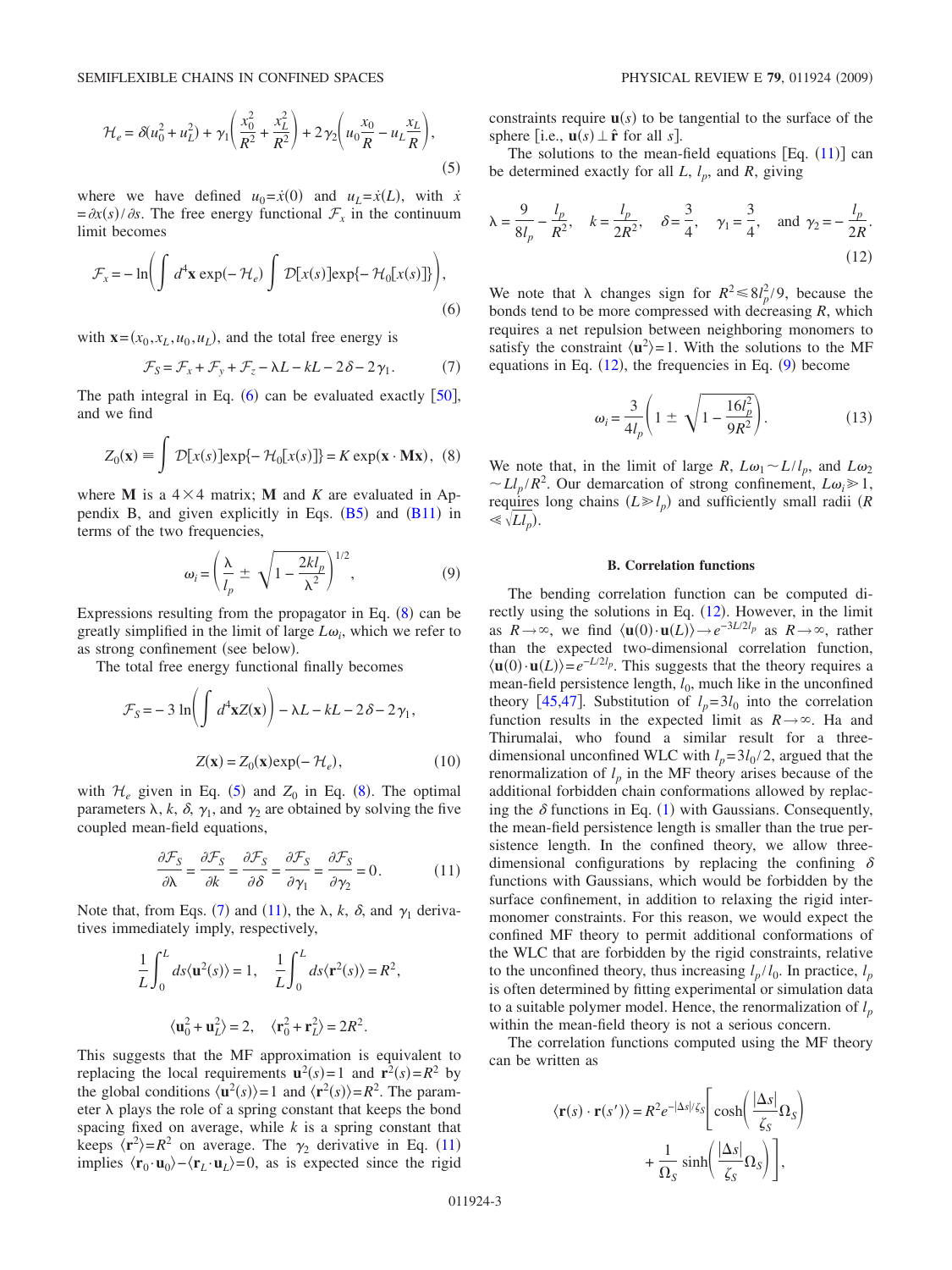<span id="page-3-1"></span>

FIG. 2. (Color online) Free energy  $\beta \Delta F = \beta F(R) - \beta F(\infty)$  as a function of *R* for a surface-confined WLC.  $\beta F^{(\infty)}$  is determined from a simulation with  $R = 2 \times 10^4 a$ . The symbols are the simulation data, where the lines are the theoretical results of Eq.  $(15)$  $(15)$  $(15)$ . Shown are  $l_p/a = 20$  [solid (purple) line], 10 [dotted (blue) line], 5 [dashed (green) line], and 2.5 [dotted-dashed (red) line]. The inset shows  $ln(\beta \Delta F)$  as a function of *R*, displaying the good agreement between simulation and theory, particularly for large *R*.

$$
\langle \mathbf{u}(s) \cdot \mathbf{u}(s') \rangle = e^{-|\Delta s|/\zeta_{S}} \Bigg[ \cosh \Big( \frac{|\Delta s|}{\zeta_{S}} \Omega_{S} \Big) - \frac{1}{\Omega_{S}} \sinh \Big( \frac{|\Delta s|}{\zeta_{S}} \Omega_{S} \Big) \Bigg], \tag{14}
$$

with  $\Omega_s = \sqrt{1 - 16l_0^2/R^2}$ , and the decay length of the correlations  $\zeta_s = 4l_0$ . We note that Eq. ([14](#page-2-7)) has reproduced the exact calculation of Spakowitz and Wang  $[8]$  $[8]$  $[8]$ , valid for all values of  $L, l_0$ , and  $R$ . The ability to calculate these averages exactly shows the accuracy of the MF method. We can also verify directly that  $\langle \mathbf{u}^2(s) \rangle = \langle \mathbf{r}^2(s) \rangle / R^2 = 1$ . Higher-order moments are incorrect, though, since  $\langle \mathbf{u}^4 \rangle = \langle \mathbf{r}^4 \rangle / R^4 = 5/3 \neq 1$  as the rigid constraints would require.

### **C. Free energy of confinement**

We can determine the free energy of confinement for the system (which does not require the substitution of  $l_p = 3l_0$ ) as

$$
\beta F \sim \mathcal{F}_S = \frac{9L}{8l_p} + \frac{Ll_p}{2R^2} + \text{const.}
$$
 (15)

<span id="page-3-2"></span>This result is identical to the scaling predicted by Odijk for a tightly bent WLC  $\lceil 5 \rceil$  $\lceil 5 \rceil$  $\lceil 5 \rceil$ . Additionally, the coefficient of the scaling law agrees with that predicted by Mondescu and Muthukumar  $\begin{bmatrix} 7 \end{bmatrix}$  $\begin{bmatrix} 7 \end{bmatrix}$  $\begin{bmatrix} 7 \end{bmatrix}$  for the surface-confined freely jointed chain. We use the configurational bias Monte Carlo (CBMC) method  $\lceil 51 \rceil$  $\lceil 51 \rceil$  $\lceil 51 \rceil$  to determine the scaling coefficient of the free energy for  $L = 50a$ , for various values of  $l_p$  and  $R$ . The theoretical curves for  $\beta F \sim L l_p / 2R^2$ +const are accurate to within  $\sim$  5% (see Fig. [2](#page-3-1)).

## **III. SURFACE-CONFINED STIFF CHAINS UNDER TENSION**

### **A. Theoretical considerations**

<span id="page-3-0"></span>The efficacy of the mean-field method is in its ability to study the effect of additional potentials in problems involving confined WLC's with relative ease. In this section, we apply an external tension, **f**, to the ends of a surface confined WLC. For the free chain, the mean-field method has been shown to give excellent agreement with experimental results [[52](#page-13-43)]. Such a calculation for the surface-confined WLC will also verify that the mean-field method satisfies the confinement on average, even under the extreme situation of a strong pulling force.

The distribution in phase space of a confined WLC under tension can be written as  $\Psi_s(\mathbf{f}) = \Psi_s \exp[-\beta \mathbf{f} \cdot (\mathbf{r}_1 - \mathbf{r}_{N+1})]$ , with  $\beta = 1/k_B T$  $\beta = 1/k_B T$  $\beta = 1/k_B T$  and  $\Psi_S$  given in Eq. (1). Because the external tension does not generate an energetic term quadratic in the  $\mathbf{r}_n$ 's, the MF theory in the preceding section can be used with little change. The discrete free energy functional can be written as  $\mathcal{F}_S(f) = \mathcal{F}_x + \mathcal{F}_y + \mathcal{F}_z - \beta f(x_{N+1} - x_1) - a \Sigma_n(\lambda_n + k_n)$ , with  $\mathcal{F}_x$  given in Eq. ([6](#page-2-0)) ( $\mathcal{F}_y$  and  $\mathcal{F}_z$  are similarly defined), and where we have taken  $f = f\hat{x}$ . None of the terms involving  $k_n$ or  $\lambda_n$  are altered with the application of the force, and we can again rewrite the quadratic terms of the Hamiltonian using a symmetric, tridiagonal matrix  $Q$  [explicitly given in Appendix A, Eqs.  $(A2)$  $(A2)$  $(A2)$ – $(A4)$  $(A4)$  $(A4)$ ]. This again suggests the replacement used in Eq. ([3](#page-1-2)), with  $\lambda_n$  and  $k_n$  constant except near the end points. In the continuum limit  $(N \rightarrow \infty, a \rightarrow 0,$  and  $Na \rightarrow L$ ), we find the free energy

$$
e^{-\mathcal{F}_S} = \left(\int d^4 \mathbf{x} Z(\mathbf{x})\right)^2 \left(\int d^4 \mathbf{x} Z(\mathbf{x}) e^{-\beta f(x_L - x_0)}\right) e^{\lambda L + kL + 2\delta + 2\gamma_1},\tag{16}
$$

with  $Z(\mathbf{x})$  given in Eq. ([10](#page-2-8)) and  $\mathbf{x} = (x_0, x_L, u_0, u_L)$ , a result similar to Eq.  $(10)$  $(10)$  $(10)$ . The integrals can be evaluated with little difficulty, yielding

$$
\mathcal{F}_S(\mathbf{f}) = \mathcal{F}_S(0) + \frac{(R\beta f)^2}{2} [(M^{-1})_{11} - (M^{-1})_{12}], \qquad (17)
$$

where  $\mathcal{F}_S(0)$  is the free energy at  $f=0$  [Eq. ([10](#page-2-8))], and **M** is given in Eq.  $(B5)$  $(B5)$  $(B5)$ .

Under the assumption that  $L\omega_i \geq 1$  [a strongly confined chain, see Eq.  $(9)$  $(9)$  $(9)$ ], it is not difficult to show that the solutions to the mean-field equations  $[Eq. (11)]$  $[Eq. (11)]$  $[Eq. (11)]$  become

$$
\lambda = \frac{9}{8l_p} - \frac{l_p}{R^2}, \quad k = \frac{l_p}{2R^2}, \quad \delta = \frac{3}{4},
$$
  

$$
\gamma_1 = \frac{3}{4} \sqrt{1 + \frac{4(\beta f R)^2}{9}}, \quad \gamma_2 = -\frac{l_p}{2R}.
$$
 (18)

Under the application of a force, only the end points of a strongly confined chain are affected, reflected in the fact that only  $\gamma_1$  depends on *f*. The interior monomer behavior should be relatively insensitive to *f* far from the end points, so it is not surprising that  $\lambda$  and  $k$  are independent of the force.

#### **B. Force-extension curves**

The extension as a function of the external tension can be computed using  $\langle \mathbf{R} \rangle = -\partial \mathcal{F}_S / \partial (\beta \mathbf{f})$ . For a strongly confined chain, we find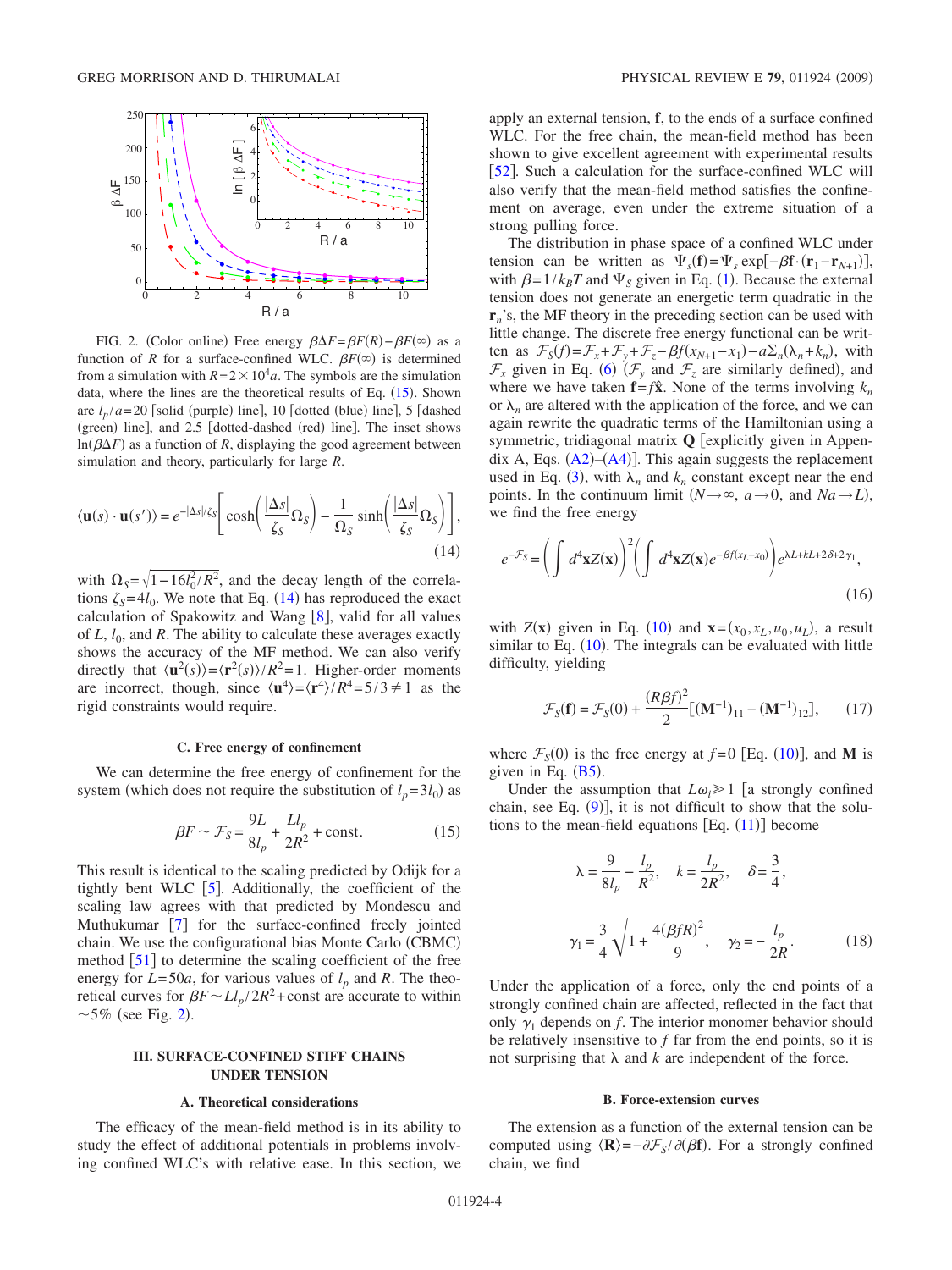<span id="page-4-0"></span>

FIG. 3. (Color online) Linear extension under an external tension of a surface confined WLC as a function of the radius. In  $(a)$ ,  $L=450a$  and  $l_p=150a$ . The applied tensions are  $a\beta f=0.1$  [solid (blue) line] 0.05 [dashed (green) line], and 0.01 [dotted (red) line], displaying the oscillations in  $\langle x_L - x_0 \rangle$  for stiff chains. In (b), the same values of the force are applied to a chain of length *L*= 450*a* and  $l_p = 15a$ , showing that the FEC of a flexible chain is monotonic.

<span id="page-4-1"></span>
$$
\frac{\langle x_L - x_0 \rangle}{R} = \frac{1}{3} R \beta f \frac{\langle \mathbf{R}^2 \rangle_0}{R^2} \left( 1 + \frac{\langle \mathbf{R}^2 \rangle_0}{4R^2} [1 - \sqrt{1 + 4(R\beta f)^2/9}] \right)^{-1},\tag{19}
$$

with  $\langle \mathbf{R}^2 \rangle_0 = 2R^2(1 - \langle \mathbf{r}_0 \cdot \mathbf{r}_L \rangle_0)$  the average end-to-end distance with  $f=0$  (with  $\langle \mathbf{r}_0 \cdot \mathbf{r}_L \rangle_0$  given in Eq. ([14](#page-2-7)). While the force-extension curves for a confined WLC increase monotonically as a function of *f*, the system has rather complicated behavior as a function of *R*. In Fig.  $3(a)$  $3(a)$ , we see the extension of a stiff chain  $(l_p=150a)$ , approximately the persistence length of DNA) as a function of  $R$  is highly oscillatory for small *R*, due to the nonmonotonic behavior of  $\langle \mathbf{R}^2 \rangle_0$ as a function of *R*. However, oscillations in  $\langle \mathbf{R}^2 \rangle_0$  are not o[b](#page-4-0)served in more flexible chains, as seen in Fig.  $3(b)$ . This is due to the fact that  $\langle \mathbf{r}_0 \cdot \mathbf{r}_1 \rangle_0 \sim e^{-L/4}$ , so that the oscillations in  $\langle \mathbf{R}^2 \rangle_0$  for longer or more flexible chains are damped out. The nonmonotonic behavior observed in Fig.  $3(a)$  $3(a)$  is thus due to finite-size effects.

The influence of flexibility on the force extension curve has also been demonstrated [[53](#page-13-44)] in a related but different system, namely, force-induced unfolding of a polymer bound to a spherical protein. It was shown that for flexible chains, the chain-sphere complex is disordered whereas with increasing stiffness the chain exhibits order. These structural differences are also reflected in the FEC. The model considered in  $[53]$  $[53]$  $[53]$  is different from our study, in which the chain is always constrained to be wrapped around the monomer. Thus, unlike the wrapping model in  $\lceil 53 \rceil$  $\lceil 53 \rceil$  $\lceil 53 \rceil$ , the number of adsorbed monomers in our example is always fixed. Nevertheless, in both cases the chain flexibility plays an important role in the FEC.

The asymptotic limits of Eq.  $(19)$  $(19)$  $(19)$  are

$$
\langle x_L - x_0 \rangle \sim \begin{cases} \beta f \langle \mathbf{R}^2 \rangle_0 / 3, & R \beta f \ll 1, \\ 2R - \frac{3}{\beta f} \left( 1 - 4 \frac{R^2}{\langle \mathbf{R}^2 \rangle_0} \right) + O(f^{-2}), & R \beta f \gg 1. \end{cases}
$$
(20)

In the low force regime, the system has the expected linear response to the tension, and  $\langle x_L - x_0 \rangle \leq 2R$  for all values of the force. Surprisingly, though, the scaling of  $\langle x_L - x_0 \rangle - 2R$  $f^{-1}$  in the high force regime differs from the scaling of the unconfined chain [[54](#page-13-45)],  $\langle x_L - x_0 \rangle - L \sim f^{-1/2}$ . It should be stressed that the mean-field-like theory reproduces the exact numerical results, including all of the limiting behavior. Thus, the predicted  $f^{-1}$  scaling for the surface confined chain is likely to coincide with numerically accurate results. The change in the large-force scaling laws is linked to the fact that only the end points are affected by the force for a surface confined chain. For a free WLC, the extension of the chain comes about by alignment of all bonds with the force axis. When confined to the surface of the sphere, the extension occurs primarily by the translation of the end points to the poles of the sphere, rather than a global realignment of the bond vectors. This is reflected in the fact that  $\gamma_1$ , which controls the position of the end points, is the only mean-field variable dependent on *f*. We note as well that the  $f^{-1/2}$  scaling derived using the MF theory for the free WLC comes about because  $\lambda$  (which determines the behavior of all of the bonds) becomes a function of *f*.

It is also possible to numerically solve the mean-field equations for small  $L/R$  and  $R\beta f \ge 1$  (strong stretching limit), where we find  $\langle x_L - x_0 \rangle \approx 2R \sin(L/2R)$  for *L* ≤  $\pi R$ , the exact end-to-end distance of a fully stretched chain confined to the surface of a sphere. The mean-field method thus satisfies the confining constraints on an average, even under high forces, and again predicts the lower moments exactly.

Finally, we can determine the free energy of a confined WLC under tension, in the limit of strong confinement,

<span id="page-4-2"></span>
$$
\beta F = \frac{9L}{8l_p} + \frac{Ll_p}{2R^2} + 3 \ln \left( 1 + \sqrt{1 + \frac{4(\beta f R)^2}{9}} + O(e^{-3L/4l_p}) \right) - \beta f \langle x_L - x_0 \rangle + \text{const.}
$$
\n(21)

The force-dependent terms in Eq.  $(21)$  $(21)$  $(21)$  are not extensive because the tension only strongly effects the end points of the chain. If we neglect terms on the order of  $e^{-3L/4I_p}$ , *F* becomes tension-dominated when  $f$  exceeds a critical force  $R\beta f_c$  $\sim L l_p / 4R^2$ . Because the only force scale in the problem is  $\beta P A \sim L l_p / R^2$ , with *A* the surface area of the sphere and *P* the pressure, the scaling of this critical force is expected. We expect the leading coefficient to be correct, due to the accuracy of our expression for the free energy of a WLC without the external tension (see Fig.  $2$ ).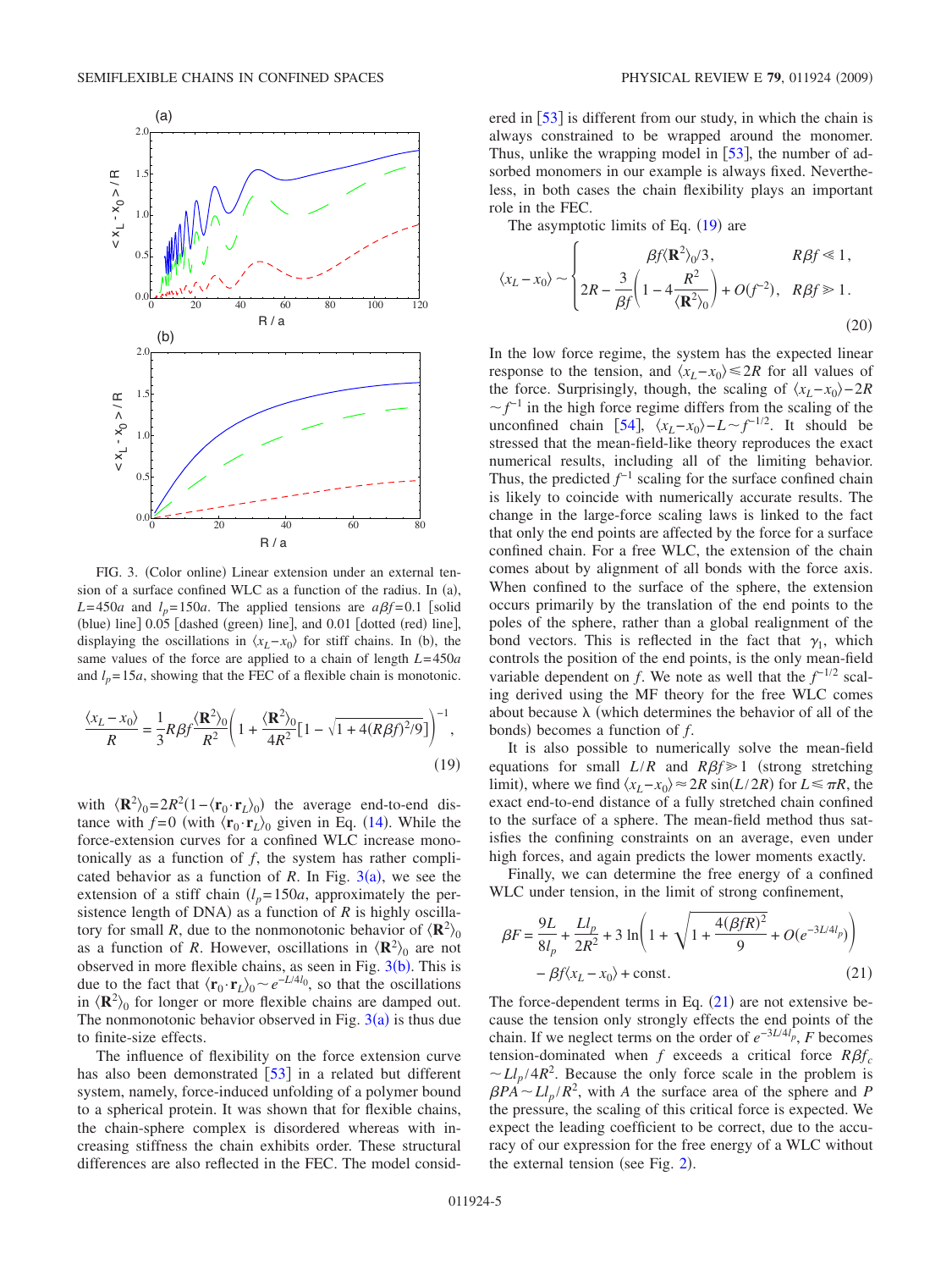It is amusing to estimate  $f_c$  for a strand of DNA wrapped around a histone [[2–](#page-13-1)[4](#page-13-2)], with  $l_p \approx 50$  nm,  $L \approx 43$  nm, and *R*  $\approx$  4 nm. We find the tension dominates the free energy when  $f > f_c \approx 34$  pN, which is significantly larger than the force required at each unwrapping event seen in single molecule experiments on histones  $\lceil 3 \rceil$  $\lceil 3 \rceil$  $\lceil 3 \rceil$ . However, as it has been observed that the tilting of the histone with respect to the force axis is of great importance when determining the behavior of the system  $\lceil 2 \rceil$  $\lceil 2 \rceil$  $\lceil 2 \rceil$ , which the mean-field theory does not take into account. Our result only provides an upper bound on the unravelling force.

### <span id="page-5-0"></span>**IV. WORMLIKE CHAINS CONFINED TO THE INTERIOR OF A SPHERE**

### **A. Theoretical considerations**

The mean-field theory for computing the average properties of a surface-confined chain can be extended to studying the effects of volume confinement. The distribution in phase space of a WLC confined to the interior of a sphere is

<span id="page-5-1"></span>
$$
\Psi_V(\{\mathbf{r}_n\}) \propto \prod_n \Theta(R^2 - \mathbf{r}_n^2) \delta(\Delta \mathbf{r}_n^2 - a^2) e^{-l_p (\Delta \mathbf{r}_{n+1} - \Delta \mathbf{r}_n)^2 / a^3},
$$
\n(22)

where  $\Theta(x)$  is the Heaviside step function, that ensures that each monomer is contained within the sphere. The last two terms in Eq. ([22](#page-5-1)) are identical to the ones in  $\Psi_{S}$  [Eq. ([1](#page-1-4))]. The similarities between the two distributions suggest that volume confinement can be treated at the mean-field level as well. Unfortunately, the  $\Theta$  function in Eq. ([22](#page-5-1)), that ensures the chain is within the interior of the sphere of radius *R*, cannot be dealt with as simply as the  $\delta$  functions found in Eq.  $(1)$  $(1)$  $(1)$  at the mean-field level. It is not difficult to show that, for a single particle confined within a sphere, simply minimizing the Fourier transform of the  $\Theta$  function does not give the correct value of  $\langle r^2 \rangle$ . However, we may formally write

<span id="page-5-2"></span>
$$
\Psi_V \propto \int_{-i\infty}^{i\infty} \prod_n dk_n d\lambda_n \exp\left[-\frac{1}{2}al_p \frac{(\Delta \mathbf{r}_{n+1} - \Delta \mathbf{r}_n)^2}{a^4} -a\lambda_n \left(\frac{\Delta \mathbf{r}_n^2}{a^2} - 1\right) - ak_n \frac{\mathbf{r}_n^2}{R^2} - g(ak_n)\right],
$$
\n(23)

where *g*, an undetermined function, is chosen such that free energy minimization satisfies the rigid, local constraints on average  $[\mathbf{u}^2(s) = a^2$  and  $\mathbf{r}^2(s) \le R^2]$ . We immediately see that the same substitution of interior (i.e.,  $k_n \to k$  and  $\lambda_n \to \lambda$ ) and end-point terms  $Eq. (3)$  $Eq. (3)$  $Eq. (3)$ ] will satisfy the symmetry of **Q** [see Appendix A, and Eqs.  $(A2)$  $(A2)$  $(A2)$ – $(A4)$  $(A4)$  $(A4)$ ], due to the similarities between Eq.  $(1)$  $(1)$  $(1)$  and Eq.  $(23)$  $(23)$  $(23)$ . This allows the problem of volume confinement in the continuum limit to be written in terms of the mean-field variables  $\lambda$ ,  $k$ ,  $\delta$ ,  $\gamma_1$ , and  $\gamma_2$ , with the free energy expressible as  $\mathcal{F}_V = \mathcal{F}_x + \mathcal{F}_y + \mathcal{F}_z$  $-G[\lambda, k, \delta, \gamma_1, \gamma_2]$ .  $\mathcal{F}_x$  is defined in Eq. ([6](#page-2-0)), and *G* constrains the minimization of  $\mathcal F$  (i.e., contains the as yet undetermined Lagrange multipliers).

The treatment of volume confinement at the mean-field level is more difficult than the case of surface confinement for a number of reasons. In the case of surface confinement,

we replaced the strict constraint of  $\mathbf{r}^2(s) \equiv R$  with the global constraint  $\frac{1}{L} \int_0^L ds \langle \mathbf{r}^2(s) \rangle = R^2$ . While the average monomer position for a volume confined WLC is not known *a priori*, we expect that interior monomers, those far from the end points, will have a uniform behavior. This suggests that we write

$$
\frac{1}{L} \int_0^L ds \langle \mathbf{r}^2(s) \rangle \equiv \rho R^2,\tag{24}
$$

<span id="page-5-3"></span>for some unknown  $\rho$ , which may depend on *L*,  $l_p$ , and *R*. Equation  $(24)$  $(24)$  $(24)$  is equivalent to the requirement at the meanfield level

$$
\frac{\partial \mathcal{F}}{\partial k} = L\rho \tag{25}
$$

[see Eq. ([4](#page-1-5))]. Unlike the surface case, the average position of the end points within the sphere need not be identical to the average position for interior points of the chain, i.e.,  $\langle \mathbf{r}^2(s) \rangle$  $\neq$  const for volume confinement. At the mean-field level, this can be treated approximately by the restriction

$$
\langle \mathbf{r}_0^2 \rangle = \langle \mathbf{r}_L^2 \rangle = \rho_0 R^2,\tag{26}
$$

with  $\rho_0 \neq \rho$  an unknown parameter. This is implemented using

$$
\frac{\partial \mathcal{F}}{\partial \gamma_1} = 2\rho_0 \tag{27}
$$

[see Eq.  $(5)$  $(5)$  $(5)$ ]. In addition to the nonuniformity at the end points, volume confinement allows for different fluctuations in the bending at the end points. Because  $\mathbf{u}(s)$  need not be perpendicular to  $\hat{\mathbf{r}}$  (as was the case for surface confinement),  $\langle \mathbf{u}(s) \cdot \mathbf{r}(s) \rangle \neq 0$ , which must be accounted for at the meanfield level as well. Since  $\mathbf{u}(s) = d\mathbf{r}(s)/ds$  changes sign under the transform  $s \rightarrow L-s$ , it is simple to show that  $\langle \mathbf{u}_0 \cdot \mathbf{r}_0 \rangle$ =−**u***<sup>L</sup>* ·**r***L*. In particular, if the end points of a confined chain are found near the wall of the sphere, the direction of the bond vectors at the end point will be restricted, pointing away from the wall of the sphere and giving  $\langle \mathbf{r}_L \cdot \mathbf{u}_L \rangle > 0$ . We then restrict

$$
\langle \mathbf{u}_L \cdot \mathbf{r}_L \rangle = -\langle \mathbf{u}_0 \cdot \mathbf{r}_0 \rangle \equiv \rho_c R. \tag{28}
$$

<span id="page-5-4"></span>The unknown parameter  $\rho_c$  represents the average correlation between the position and the bending at the end points of the chain. Equation  $(28)$  $(28)$  $(28)$  is expressed at the mean-field level as

$$
\frac{\partial \mathcal{F}}{\partial \gamma_2} = -4\rho_c \tag{29}
$$

[see Eq. ([5](#page-2-2))]. The Lagrange multipliers for both  $\lambda$  and  $\delta$ remain unchanged at the mean-field level, with  $\partial \mathcal{F}/\partial \lambda = L$ and  $\partial \mathcal{F}/\partial \delta = 2$  [see Eq. ([10](#page-2-8))]. The three mean-field parameters  $\rho$ ,  $\rho_0$ , and  $\rho_c$  cannot be computed within the framework of the MF theory, and must be supplied using some other method. We use low friction Langevin dynamics simulations to determine the equilibrium behavior of a WLC confined to the interior of a sphere. The details of our simulations are given in Appendix C.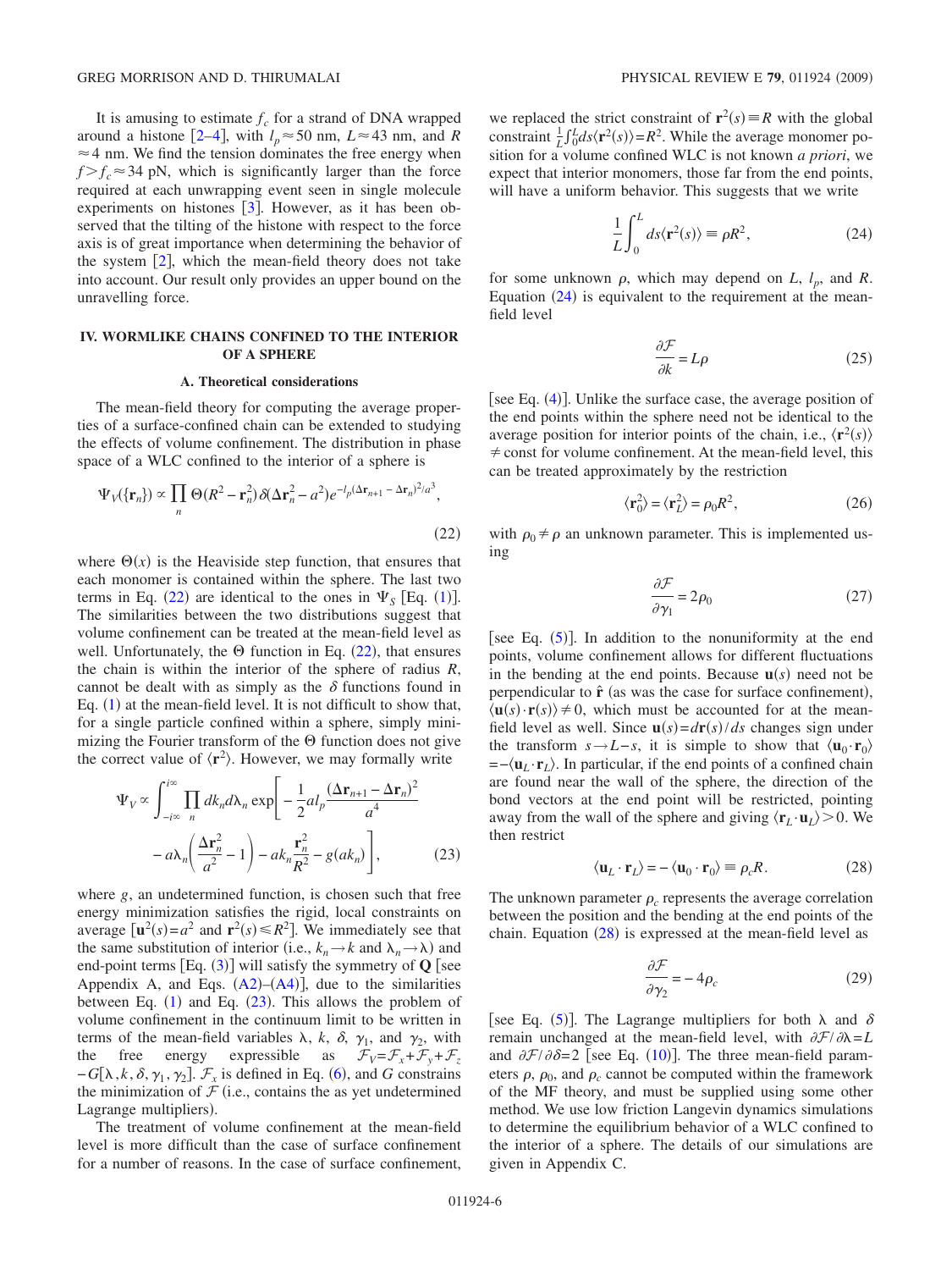Up to the three undetermined parameters  $(\rho, \rho_0, \text{ and } \rho_c)$ , we can write [as we did in Eq.  $(7)$  $(7)$  $(7)$ ] the mean-field free energy for volume confinement as

$$
\mathcal{F}_V = \mathcal{F}_x + \mathcal{F}_y + \mathcal{F}_z - \lambda L - 2\delta - \rho kL - 2\rho_0 \gamma_1 + 4\rho_c \gamma_2,
$$
\n(30)

where  $\mathcal{F}_x$  is identical to the one-dimensional free energy functional for the surface case  $[Eq. (6)]$  $[Eq. (6)]$  $[Eq. (6)]$ . The mean-field equations for the volume case, given in Eq.  $(11)$  $(11)$  $(11)$ , are quite similar to the surface equations, and can be solved in the limit of strong confinement [i.e.,  $L\omega_i \ge 1$ , see Eq. ([9](#page-2-6))]. We find

<span id="page-6-1"></span>
$$
\lambda = \frac{9}{8l_p} - \frac{l_p}{\rho R^2}, \quad k = \frac{l_p}{2\rho^2 R^2}, \quad \delta = \frac{3(\rho_0 + \rho_c^2)}{4(\rho_0 - \rho_c^2)},
$$
  

$$
\gamma_1 = -\frac{3}{4\rho} + \frac{3}{2(\rho_0 - \rho_c^2)}, \quad \gamma_2 = -\frac{l_p}{2\rho R} + \frac{3\rho_c}{2(\rho_0 - \rho_c^2)},
$$
(31)

and the frequencies in Eq.  $(9)$  $(9)$  $(9)$ become  $\omega_i$  $=3/4l_p(1 \pm \sqrt{1-16l_p^2/9\rho R^2})$ . The solutions for the  $\omega_i$ 's, which define the average behavior over the entire length of the chain, are identical to those found for a wormlike chain confined to the surface of a sphere of radius  $\sqrt{\rho R}$  [see Eq.  $(13)$  $(13)$  $(13)$ ]. However, the end-point terms differ from the surfaceconfined system  $[Eq. (12)]$  $[Eq. (12)]$  $[Eq. (12)]$ , allowing for differing behavior between the monomers at the ends and those at the interior of the chain.

In Fig. [4,](#page-6-0) we show the simulated average monomer positions as a function of *s* for varying *R* and  $l_p$ . Figure [4](#page-6-0)(a) shows that "interior" monomer behavior [where  $\langle \mathbf{r}^2(s) \rangle$  $\approx \rho R^2$ =const] begins to emerge in the range  $2R \le s \le L$  $-2R$ . Significant deviations from  $\langle \mathbf{r}^2(s) \rangle \approx \rho R^2$  occur near the end points of the chain over a range of  $s \approx 2R$ , due to the differing fluctuations in the end-point monomers [see Eq. ([31](#page-6-1))]. The range of the end-point effect makes physical sense: If  $r_0$  is near the boundary of the sphere, the bending energy near the end point will be lower if  $\mathbf{u}_0$  is directed towards the center of the sphere, as opposed to being directed towards the wall. This suggests that segments of the chain near the end points will be directed inwards, giving rise to the decrease in  $\langle \mathbf{r}^2 \rangle$  seen in Fig. [4.](#page-6-0) End-point effects will dominate the behavior of the chain until the segment comes into contact with the opposite side of the sphere on average, a distance of at most 2*R*.

In Fig.  $4(b)$  $4(b)$ , we see that increasing the persistence length of the chain while keeping *R* fixed changes the values of  $\rho$ and  $\rho_0$  (reflected in the overall increase in  $\langle \mathbf{r}^2 \rangle$ ), but does not significantly alter the qualitative behavior of  $\langle r^2 \rangle$  as a function of *s*. For strong confinement, fluctuations in  $\langle r^2 \rangle$  are small far from the end points, clearly indicative of an effective surface confinement on a sphere of radius  $\approx \sqrt{\rho R}$ , consistent with the results of the MF theory.

### **B.** Determination of  $\rho$ ,  $\rho_0$ , and  $\rho_c$

We perform a number of simulations in order to determine the mean-field parameters  $\rho$ ,  $\rho_0$ , and  $\rho_c$  for varying  $l_p$  and *R*,

<span id="page-6-0"></span>

FIG. 4. (Color online)  $\langle \mathbf{r}^2(s) \rangle$  vs *s*. (a)  $L = 100a$  and  $l_p = 100a$ , with (from highest to lowest)  $R/a = 5$ , 10, and 20. The average monomer position is dominated by end-point effects for  $s \leq 2R$  and  $s \ge L - 2R$ . (b)  $L = 200a$  and  $R = 5a$ , with (from highest to lowest)  $l_p/a = 100$ , 50, and 20. With *R* fixed, variations in  $l_p$  change only the value of  $\rho$ , but do not alter the behavior of the monomers.

shown in Fig.  $5(a)$  $5(a)$ . We find that, for long chains  $(L=100a)$ and  $L=200a$ ), there is virtually no variation in any of the mean-field parameters with respect to  $L$ . Since  $\rho$  determines the effective surface confinement [see Fig.  $4(b)$  $4(b)$ ], increasing *L* does not change  $\rho$ , as the chain simply wraps further around the effective surface at  $\sqrt{\rho R}$ .  $\rho_0$  and  $\rho_c$  are likewise independent of the length of the chain, due to the fact that the behavior of the end points is only weakly dependent on *L* as long as  $L \geq 2R$ . Since the only remaining length scales in the system are  $l_p$  and  $R$ , we expect that all of the mean-field parameters depend only on the ratio  $l_p/R$ . This is confirmed in Fig.  $5(a)$  $5(a)$ , as the computed values for  $\rho$ ,  $\rho_0$ , and  $\rho_c$  each collapse onto a single curve as a function of  $l_p/R$ . We find for long, stiff chains (with  $L/R \ge 1$  and  $l_p/R \ge 1$ ) that  $\rho \le 0.9$ ,  $\rho_0 \le 0.95$ , and  $\rho_c \le 0.25$ . Most systems of biological interest (the viral packing of DNA, for example) are in the strongly confined regime.

### **C. Correlation functions**

For interior monomers (where the system is confined approximately to a sphere of radius  $\sqrt{\rho}R$ , see Fig. [4](#page-6-0)), we find that the bending correlation function converges on  $\langle \mathbf{u}(s) \cdot \mathbf{u}(s') \rangle \rightarrow e^{-3|\Delta s|/2l_p}$  in the limit of  $R \rightarrow \infty$ , rather than the expected unconfined limit of  $\langle \mathbf{u}(s) \cdot \mathbf{u}(s') \rangle = e^{-|\Delta s|/l_p}$ . This suggests the mean-field persistence length  $l_p = 3/2l_0$  for large *R*, identical to the result found in the unconfined MF theory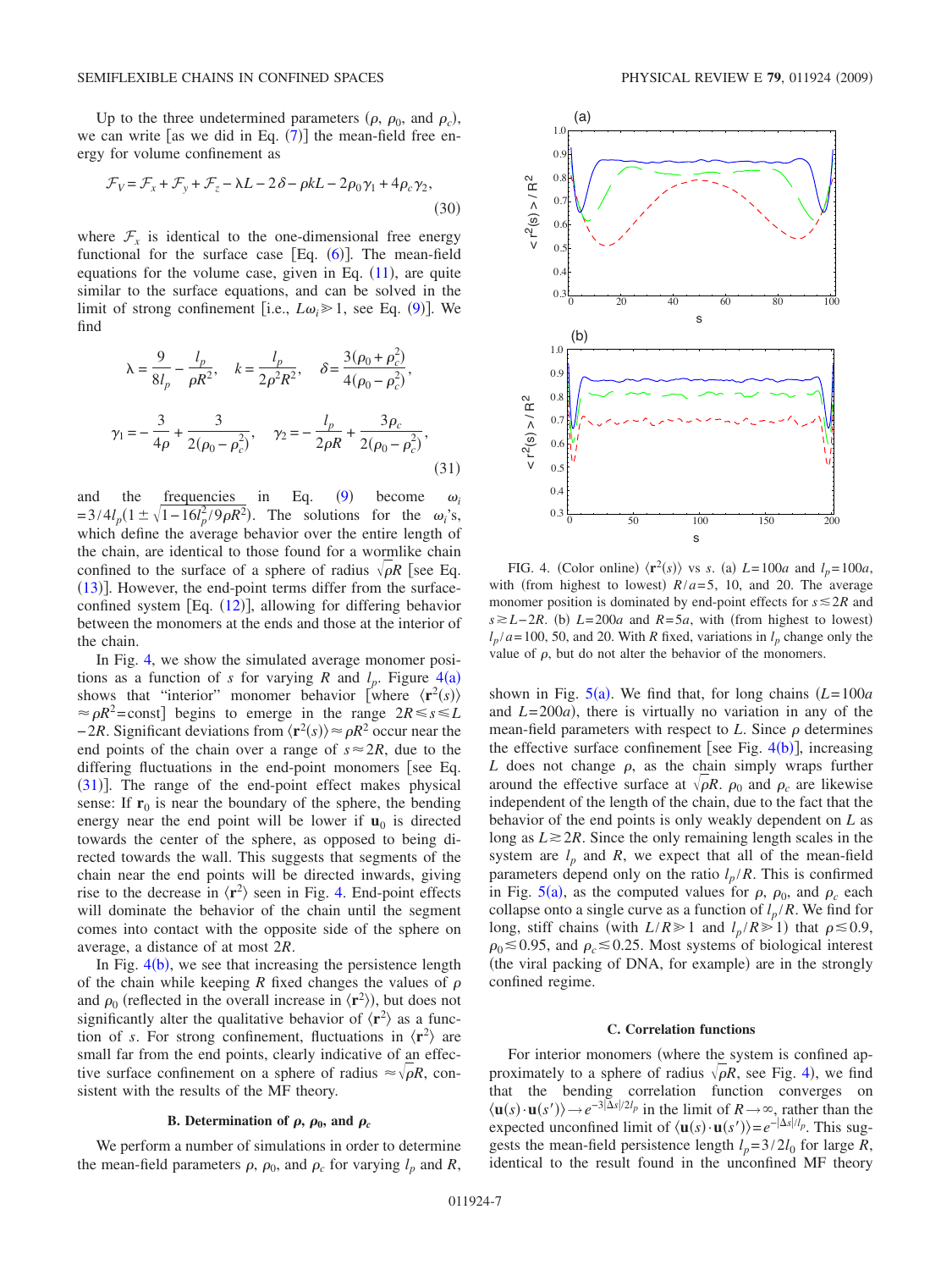<span id="page-7-0"></span>

FIG. 5. (Color online) (a) The mean-field parameters  $\rho$  [solid (blue) line],  $\rho_0$  [dotted (red) line], and  $\rho_c$  [dashed (green) line] as a function of  $l_p/R$ . Lines are determined from simulations with *L*  $= 100a$  for various  $l_p$  and *R*. Points are from simulations with *L*  $= 200a$ . (b)  $\alpha = l_p / l_0$  as a function of  $l_p / R$ , determined by fitting Eq.  $(32)$  $(32)$  $(32)$  to the simulation results. Symbols are the fits for  $L=100a$ , the line is the fit for *L*= 200*a*.

[[45](#page-13-36)[,47](#page-13-37)]. However, for  $l_p/R \ge 1$ , the system is effectively confined to a sphere of radius  $\sqrt{\rho R}$ . As the surface MF persistence length is given by  $l_p = 3l_0^S$ , we expect the volume confined  $l_0$  to be a function of *R*. The ratio  $l_p / l_0 \equiv \alpha$  should be independent of *L* for long chains, since we have seen that the development of near-surface confinement depends only on the ratio  $l_p/R$  [Fig. [5](#page-7-0)(a)]. We expect  $3/2 \le \alpha (l_p/R) \le 3$ , i.e., a wormlike chain confined to the interior of a sphere will behave somewhere in between a free wormlike chain (three dimensional), and a surface-confined wormlike chain (two dimensional). For interior monomers, we find

<span id="page-7-1"></span>
$$
\langle \mathbf{r}(s) \cdot \mathbf{r}(s') \rangle \approx \rho R^2 e^{-|\Delta s|/\zeta_V} \left[ \cosh \left( \frac{|\Delta s|}{\zeta_V} \Omega_V \right) + \frac{1}{\Omega_V} \sinh \left( \frac{|\Delta s|}{\zeta_V} \Omega_V \right) \right],
$$
  

$$
\langle \mathbf{u}(s) \cdot \mathbf{u}(s') \rangle \approx e^{-|\Delta s|/\zeta_V} \left[ \cosh \left( \frac{|\Delta s|}{\zeta_V} \Omega_V \right) - \frac{1}{\Omega_V} \sinh \left( \frac{|\Delta s|}{\zeta_V} \Omega_V \right) \right],
$$
(32)

with  $\zeta_V = 4 \alpha l_0 / 3$  and  $\Omega_V = \sqrt{1 - 16 \alpha^2 l_0^2 / 9 \rho R^2}$ . Near the end

<span id="page-7-2"></span>

FIG. 6. (Color online) Bending correlation function  $\langle$ **u**(*L*/2) ·**u**(*s*)) as a function of *s* for a chain with *L*=200*a*. The points are simulation data, the solid lines are the theoretical results in Eq. ([32](#page-7-1)). (a) has  $l_p = 20a$  and  $R = 8a$ , with  $\alpha \approx 2$ , and (b) has  $l_p$ = 100*a* and  $R = 5$  with  $\alpha \approx 5/2$ . The agreement between theory and simulations is excellent, except near the end points. Representative configurations are shown to the right-hand side, and clearly display the wrapping to the chain for a strongly confined WLC in (b).

points, the correlation functions become more complicated, due to the dependence of the behavior of the end points on  $\rho_0$ and  $\rho_c$ .

In order to determine  $l_p / l_0 = \alpha(l_p / R)$ , we turn to our simulation results again. The simulated bending correlation func-tion is fit using Eq. ([32](#page-7-1)), with  $\alpha$  as the only fitting parameter, with the resulting values are shown in Fig.  $5(b)$  $5(b)$ . We find that  $\alpha$  does indeed vary with only  $l_p/R$  for weak confinement, and  $\alpha \geq 3/2$  in this range. For stronger confinement, the bending correlation function is only weakly dependent on  $\alpha$ , with large fluctuations in the fitting parameter for increasing  $l_p/R$ . However, the saturating value appears to be  $\alpha(\infty)$  $\approx$  5/2. The fact that  $\alpha$  does not reach the maximal value of  $l_0$  / $l_p$  = 3 is not surprising, as volume confinement still allows fluctuations in  $\langle \mathbf{r}^2 \rangle$  forbidden by surface confinement. The decay length in Eq. ([32](#page-7-1)),  $\zeta_V = 4\alpha l_0 / 3 \approx 3.3 l_0$  for strongly confined chains, is strictly less than the decay length for surface confinement,  $\zeta_s = 4l_0$ , again due to the larger number of configurations that are available to volume confined chains. The agreement between simulation and theory is excellent not only for the bending correlation function (Fig.  $6$ ), but also the agreement for the position correlation function is equally as good (data not shown).

### **D. Probes of structures**

It is of interest to probe the confinement-induced structure in a WLC, that is a thermally fluctuating filament in the bulk. Information about the structure of a stiff chain confined to the interior of a sphere can be determined using the local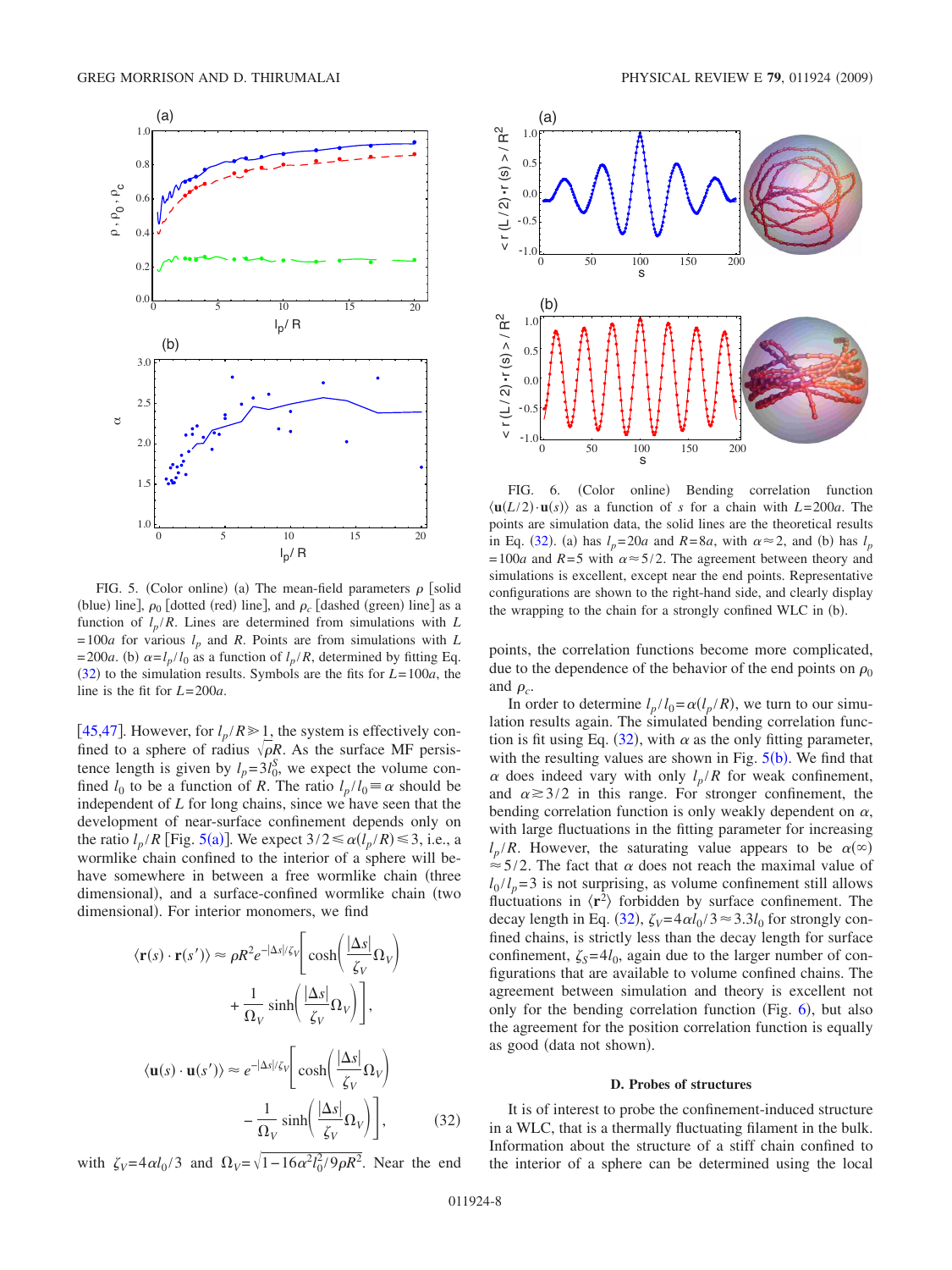<span id="page-8-1"></span>

FIG. 7. (Color online) (a) Average correlations in the nearestneighbor winding axis as a function of  $al_p/R^2$ , with the average taken over interior points only (i.e.,  $2R \le s \le L-2R$ ). The symbols are simulation data for  $L=100a$  for various  $l_p$  and  $R$ , with the lines the simulation data for *L*= 200*a*. The inset shows the average nearest neighbor correlation for  $L=200a$ ,  $R=5a$ , and  $l_p/a=100$  (blue, top), 50 (green, middile), and 20 (red, bottom). The correlations drop sharply near the end points. (b)  $\langle \hat{\mathbf{a}}(L/2) \cdot \hat{\mathbf{a}}(s) \rangle$  as a function of *s* for  $L=200a$  and  $R=5a$ , for (from highest to lowest)  $l_p/a=100$ , 50, and 20. The curves are a fit to the exponential  $\langle \hat{\mathbf{a}}(L/2) \cdot \hat{\mathbf{a}}(s) \rangle$  $\propto e^{-L/2l_0}$ . One representative configuration for *L*=200*a* and *l<sub>p</sub>*  $= 100a$ , seen from two different viewpoints, clearly shows high correlations in the winding axis, except near the ends of the chain.

winding axis of the chain. The unit local winding axis of bonds *i* and  $i+1$  (the axis about which  $\mathbf{u}_i$  and  $\mathbf{u}_{i+1}$  wind) is given by [[9](#page-13-7)]  $\hat{\mathbf{a}}_i = \mathbf{a}_i / |\mathbf{a}_i|$ , with

$$
\mathbf{a}_i = \mathbf{u}_i \times \mathbf{u}_{i-1}.
$$
 (33)

Analytical work with the local winding axis is difficult, because

<span id="page-8-0"></span>
$$
\hat{\mathbf{a}}_i \cdot \hat{\mathbf{a}}_{i+1} = \frac{\cos(\theta_{i-1,i+1})}{\sin(\theta_{i-1,i})\sin(\theta_{i,i+1})} - \cot(\theta_{i+1,i})\cot(\theta_{i-1,i}),
$$
\n(34)

where we have defined  $cos(\theta_{i,j}) = \mathbf{u}_i \cdot \mathbf{u}_j$ , giving rise to a fourpoint correlation function. The details of this result are shown in Appendix D. While directly computing the average of Eq. ([34](#page-8-0)) is analytically intractable, the symmetry of the

problem shows that, for a free WLC,  $\langle \hat{\mathbf{a}}_i \cdot \hat{\mathbf{a}}_{i+1} \rangle = 0$  (since  $\mathbf{u}_{i+1}$ may be freely rotated about the  $\mathbf{u}_i$  axis without changing  $\theta_{i,i+1}$ ). The simulations show that the local winding axes for interior bonds are highly correlated for strongly confined chains, with  $\langle \hat{\mathbf{a}}_i \cdot \hat{\mathbf{a}}_{i+1} \rangle$  collapsing on a single, increasing curve as a function of  $al_p/R^2$  [Fig. [7](#page-8-1)(a)]. Correlations in the winding axis will thus develop more readily for smaller radii than will the oscillations seen in the bending correlation function [depending on the ratio  $l_p/R$ , see Eq. ([32](#page-7-1)) and Fig. [6](#page-7-2)]. The end points of the chain are not strongly correlated to the interior behavior [Fig.  $7(a)$  $7(a)$ , inset], with a precipitous drop to  $\langle \hat{\mathbf{a}}_i \cdot \hat{\mathbf{a}}_{i+1} \rangle \leq 0.1$  at the end points. This sharp drop suggests that the end points of the chain behave more like an unconfined chain than do the interior monomers, with  $\langle \hat{\mathbf{a}}_i \cdot \hat{\mathbf{a}}_{i+1} \rangle$  $\approx 0$ , consistent with our physical picture of the origin of the end-point effects (see the discussion above).

Correlations between the winding axes for interior monomers as a function of their separation  $\Delta s$  appear exponentially distributed [Fig.  $7(b)$  $7(b)$ ], with a best fit

$$
\langle \hat{\mathbf{a}}(s) \cdot \hat{\mathbf{a}}(s') \rangle \approx \langle \hat{\mathbf{a}}_i \cdot \hat{\mathbf{a}}_{i+1} \rangle e^{-|\Delta s|/2l_0}.
$$
 (35)

The sharp drop in  $\langle \hat{\mathbf{a}}(L/2) \cdot \hat{\mathbf{a}}(s') \rangle$  near the end points shows that the wrapping near the ends of the chain is uncorrelated to the interior wrapping, consistent with the behavior seen in the inset of Fig. [7](#page-8-1)(a). Forrey and Muthukumar [[31](#page-13-26)] use  $\langle \mathbf{a}_i \cdot \hat{\mathbf{z}} \rangle$ as an order parameter in the study of the wrapping of DNA within the  $\phi$ 29 phage (a natural choice, as the DNA loaded into the capsid along the  $z$  axis). They find weak correlations between the local winding axis and the *z* axis, as is expected due to the lack of correlations between the interior and the end points (Fig. [7](#page-8-1)).

### **E. Pressure estimates**

The free energy and pressure of the volume confined WLC can be computed using our mean-field roots  $[Eq. (31)].$  $[Eq. (31)].$  $[Eq. (31)].$ The exact expressions are somewhat lengthy, due to the endpoint terms involving  $\rho_0$  and  $\rho_c$ , but in the limit of small *R* (relevant for most physical systems) we find

<span id="page-8-2"></span>
$$
\beta F \sim \frac{L l_p}{2\rho R^2} - \frac{2\rho_c l_p}{\rho R} - 3\ln(R) + \text{const},
$$
  

$$
\beta PV \sim \frac{L l_p}{3\rho R^2} - \frac{2\rho_c l_p}{3\rho R} + 1,
$$
 (36)

with the pressure  $P = -\partial F / \partial V$ . The  $R^{-1}$  terms in the free energy and pressure are not present in the surface confined case, and are due entirely to the nonuniformity in  $\langle \mathbf{r}^2(s) \rangle$  as a function of  $s$  (see Fig. [4](#page-6-0)), reflected in the fact that this term is proportional to  $\rho_c$ . The coefficient of the  $R^{-1}$  term in Eq. ([36](#page-8-2)) is negative, due to the fact that portions of the chain near the end points will be found on average closer to the center of the sphere than the interior monomers (as seen in Fig  $4$ ), resulting in a decrease in the pressure. The excellent agreement between simulations and the theoretical predictions (Fig. [8](#page-9-1)) shows that Eq. ([36](#page-8-2)), with  $\rho \approx 0.9$ ,  $\rho_0 \approx 0.95$ , and  $\rho_c$  $\approx 0.25$  for strong confinement, can be used in the calculation of the free energy of confinement for a WLC.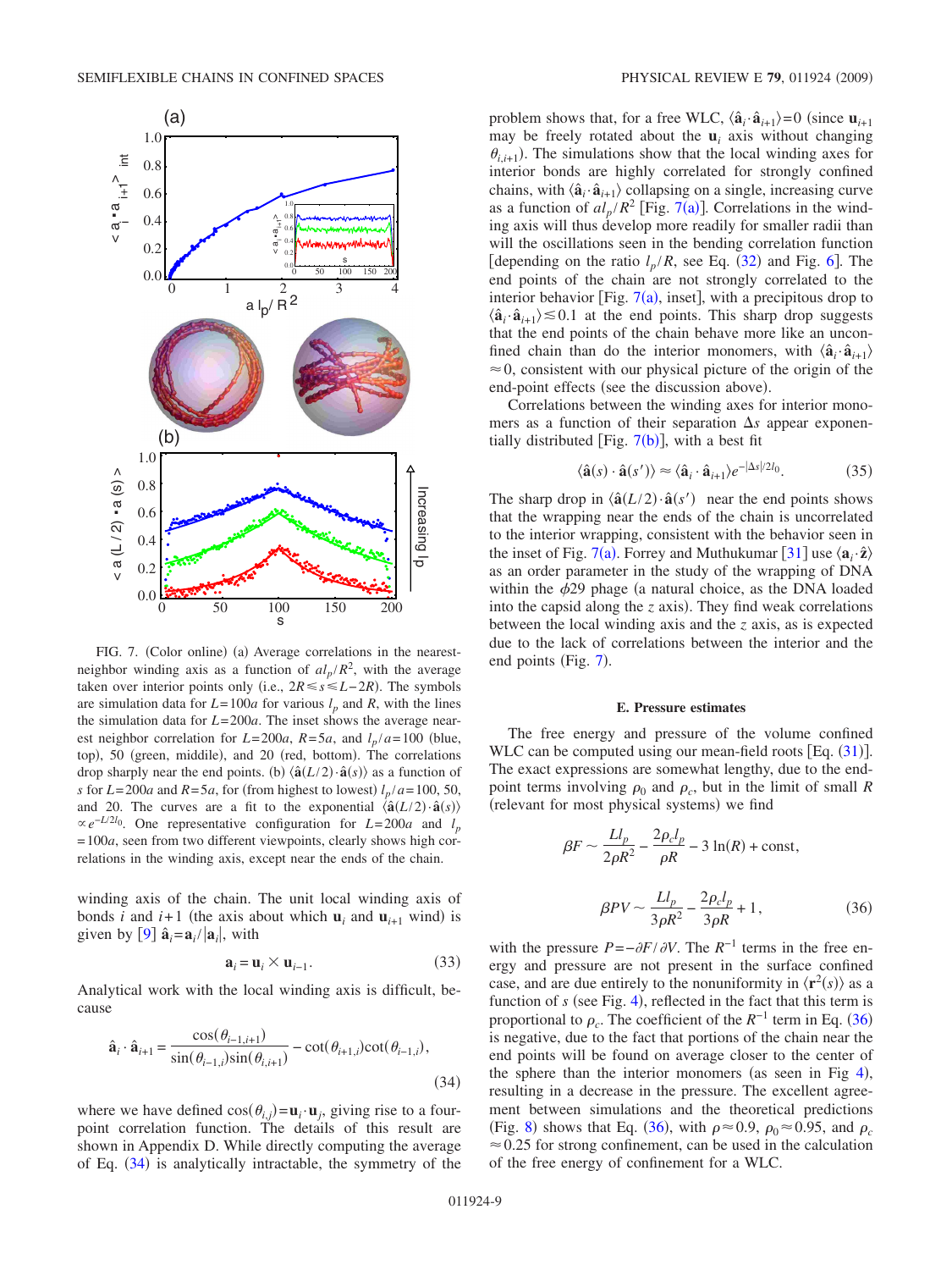<span id="page-9-1"></span>

FIG. 8. (Color online)  $\beta PV$  as a function of *R* for varying  $l_p$  and *L*. In both, the dots are simulation results, and the solid line is the theoretical result, with  $\rho$ ,  $\rho_0$ , and  $\rho_c$  taken directly from the simulation results. (a)  $L = 100a$  and  $l_p/a = 100$  [solid (red) line], 50 [longdashed (green) line], 20 [dashed (blue) line], 10 [dotted (purple), line], and 5 [dashed-dotted (pink) line]. The inset is a log-log plot for this data. (b)  $L = 200a$  and  $l_p/a = 100$  [solid (red) line], 50 [longdashed (green) line], and 20 [dashed (blue) line].

In order to determine the pressure directly from the simulations, we compute

$$
PA = \sum_{i} \mathbf{f}_{i \to \text{wall}} \cdot \hat{\mathbf{r}} \tag{37}
$$

<span id="page-9-0"></span>with  $A = 4\pi R^2$  the surface area of the sphere, and  $\mathbf{f}_{i \to \text{wall}}$  the force of the *i*th monomer on the wall. In Fig. [8,](#page-9-1) we show the simulated results along with the full mean-field expression for the pressure [of which Eq.  $(36)$  $(36)$  $(36)$  is the limit of small *R*]. We find the agreement is excellent for a large range of  $L$ ,  $l_p$ , and *R*, particularly for small *R* where end-point effects are less important.

We can compare our results to the experimental pressures determined by Smith *et al.* [[26](#page-13-20)], using the  $\phi$ 29 virus. The viral capsid is not spherical, with an icosohedral shell of radius  $\approx$  21 nm and height  $\approx$  54 nm, but has a volume equivalent to a sphere of radius  $\approx$  26 nm. The fully packed virus contains a strand of DNA of length 6.6  $\mu$ m, with persistence length 50 nm. If we neglect the excluded volume, electrostatic, and solvent-induced interactions of the DNA (a rather severe approximation), and take  $\rho \approx 0.9$  [the saturating value of  $\rho$ , see Fig. [5](#page-7-0)(a)], we find  $P \approx 1$  kPa  $(=10^{-3} \text{ pN/nm}^2)$ , almost 4 orders of magnitude lower than the 6 MPa measured in the experiments. It is clear that the behavior of a strongly confined wormlike chain is critically dependent on the intrachain interactions, in agreement with a number of other studies  $[28,31,33-35,39]$  $[28,31,33-35,39]$  $[28,31,33-35,39]$  $[28,31,33-35,39]$  $[28,31,33-35,39]$  $[28,31,33-35,39]$  $[28,31,33-35,39]$ . While we have found that free energy of confinement produces a negligible contribution to the experimentally observed pressure, excluded volume interactions will further restrict the conformational space available to the chain. Intrachain interactions will lead to an increase in the entropic contribution to the free energy and pressure, as has been seen in simulations [ $36$ ]. In viral packaging, it is believed that the ordered structure is largely determined by electrostatic repulsion between the packed segments and the bending energy. Our model will break down if the packed length  $l > L l_p / \varepsilon R^2$ , where  $\varepsilon$  is a measure of the electrostatic repulsion in the packaged DNA. Note that in the phenomenological model used in [[33](#page-13-24)],  $\epsilon$ depends on the spacing between packed strands, and the range of the interactions. Our results establish firmly, as noted some time ago  $[39]$  $[39]$  $[39]$ , that the origin of spool-like order and the extremely large pressure of DNA in a capsid, is due to intersegment and counterion-mediated interactions.

## **V. CONCLUSIONS**

We have shown that WLCs in restricted spaces can be accurately treated by applying the mean-field theory  $[45-47]$  $[45-47]$  $[45-47]$ . For a surface confined chain we can determine many average properties of the WLC, by replacing the rigid constraints of inextensibility  $(\Delta \mathbf{r}_n^2 \equiv a^2)$  and confinement  $(\mathbf{r}_n^2 \equiv R^2)$  with average constraints. We have shown that the mean-field approach reproduces the exact results of Spakowitz and Wang [[8](#page-13-5)], and reproduces the correct scaling coefficient of the free energy of confinement. The mean-field approach is also able to determine the scaling and free energy of a surface confined WLC under tension, which may be of use in better understanding the wrapping of DNA around histones  $[2,3]$  $[2,3]$  $[2,3]$  $[2,3]$ . The force-extension curve (FEC) for a strongly confined WLC differs greatly from the unconfined FEC, with oscillatory behavior.

We also find that the mean-field method can approximately determine the behavior of a WLC confined to the interior of a sphere. Interior monomers (far from the end points) are approximately surface confined, with  $\langle \mathbf{r}^2(s) \rangle$  $\approx 0.9R^2$  for strongly confined chains, but end-point effects dominate the behavior of the chain for *s*2*R* or *sL*− 2*R*. Structural information about the confined chain can be determined by examining the correlations in the local winding axis, and we find that strongly confined stiff chains are highly structured, even without intrachain interactions. The mean-field estimates of the pressure due to confinement show that the extreme pressures inside of a viral capsid are not strongly dependent on simply the confinement free energy, but must arise from intrachain and counterion-mediated interactions. The good agreement with the simulated pressures allows us to accurately estimate the free energy of confinement of a strongly confined WLC arising from energetic considerations alone. Substitution of the strong confinement values of  $\rho$ ,  $\rho_0$ , and  $\rho_c$  into Eq. ([36](#page-8-2)) yields

$$
\beta F \approx 0.56 \frac{Ll_p}{R^2} - 1.1 \frac{l_p}{R} + 3 \ln(R). \tag{38}
$$

The excellent agreement between theory and simulations show that the mean-field theory can be adapted to include the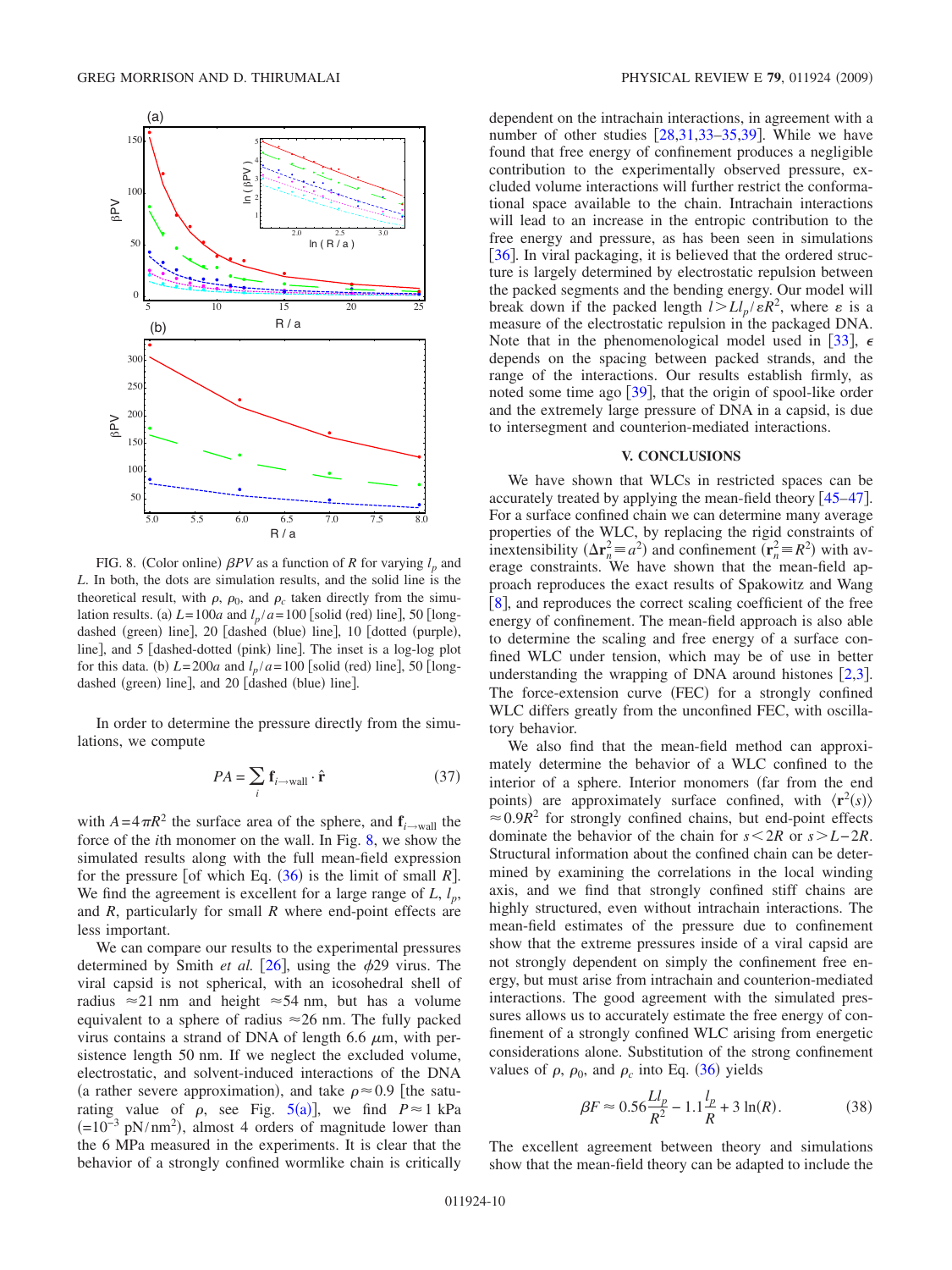effects of intersegment interactions, even when semiflexible chains are confined to restricted spaces.

### **ACKNOWLEDGMENT**

This work was supported in part by a grant from the National Science Foundation through Grant No. NSF CHE 05- 14056.

# **APPENDIX A: Q MATRIX**

Defining  $\mathbf{x}^N = (x_1, \dots, x_{N+1})$ , we can rewrite the Hamiltonian in Eq.  $(2)$  $(2)$  $(2)$  as

$$
\mathcal{H}_x = a \sum_n \left( \frac{l_p}{2} \frac{(\Delta x_{n+1} - \Delta x_n)^2}{a^4} + \lambda_n \frac{\Delta x_n^2}{a^2} + k_n \frac{x_n^2}{R^2} \right) = (\mathbf{x}^N)^T \mathbf{Q} \mathbf{x}^N,
$$
\n(A1)

<span id="page-10-0"></span>where the elements of the tridiagonal matrix **Q** are

$$
\mathbf{Q}_{i,i+2} = \mathbf{Q}_{i+2,i} = \frac{l_p}{2a^4},\tag{A2}
$$

$$
\mathbf{Q}_{i,i+1} = \mathbf{Q}_{i+1,i} = \begin{cases} -\frac{l_p}{a^4} - \frac{2\lambda_i}{a^2}, & i = 1, N, \\ -\frac{2l_p}{a^4} - \frac{2\lambda_i}{a^2} & \text{else,} \end{cases}
$$
(A3)

<span id="page-10-1"></span>
$$
\mathbf{Q}_{i,i} = \begin{cases}\n\frac{l_p}{2a^4} + \frac{\lambda_1}{a^2} + \frac{ak_1}{R^2}, & i = 1, \\
\frac{l_p}{2a^4} + \frac{\lambda_N}{a^2} + \frac{ak_{N+1}}{R^2}, & i = N+1,\n\end{cases}
$$
\n(A4)\n
$$
\frac{5l_p}{2a^4} + \frac{\lambda_{i-1} + \lambda_i}{a^2} + \frac{ak_i}{R^2}, \quad i = 2, N,
$$
\n(A4)\n
$$
\frac{3l_p}{a^4} + \frac{\lambda_{i-1} + \lambda_i}{a^2} + \frac{ak_i}{R^2}, \quad \text{else.}
$$

The structure of **Q** is unchanged under the transformation  $k_1 = k_{N+1}$ ,  $k_2 = k_N$ ,  $\lambda_1 = \lambda_N$ ,  $k_i = k$  for  $2 \le i \le N$  and  $\lambda_i = \lambda$  for 1 *.* 

## **APPENDIX B: EVALUATION OF THE ONE-DIMENSIONAL CONFINED PROPAGATOR**

We are interested in evaluating the path integral in Eq.  $(6),$  $(6),$  $(6),$ 

$$
Z_0(\mathbf{x}) = \int \mathcal{D}[x(s)] \exp\left(-\frac{l_p}{2} \int_0^L d\sigma \ddot{x}^2(s) - \lambda \int_0^L ds \dot{x}^2(s) -\frac{k}{R^2} \int_0^L ds \dot{x}^2(s)\right),\tag{B1}
$$

subject to the boundary conditions  $x(0) = x_0$ ,  $u(0) = u_0$ ,  $x(L)$  $=x_L$ , and  $u(L)=u_L$ . We write  $x(s)=f(s)+g(s)$ , where  $g(0)$  $=g(L)=\dot{g}(0)=\dot{g}(L)=0$  and where

$$
\frac{l_p}{2}f^{(4)}(s) - \lambda \ddot{f}(s) + kf(s) = 0,
$$

with  $f(0)=x_0$ ,  $f(L)=x_L$ ,  $f(0)=u_0$ , and  $f(L)=u_L$ . If *f* satisfies the above differential equation, a simple integration by parts gives

<span id="page-10-3"></span>
$$
Z_0(\mathbf{x}) = K(L) \exp\left(-\frac{l_p}{2} (\ddot{f}\dot{f} - f^{(3)}f)_0^L - \lambda (u_L x_L - u_0 x_0)\right),\tag{B2}
$$

<span id="page-10-4"></span>
$$
K(L) = \int \mathcal{D}[g] \exp\left(-\frac{l_p}{2} \int_0^L ds \ddot{g}^2(s) - \lambda \int_0^L ds \dot{g}^2(s) -\frac{k}{R^2} \int_0^L ds g^2(s)\right),
$$
 (B3)

where *g* and *g* vanish at the boundaries. The exponential term in Eq.  $(B2)$  $(B2)$  $(B2)$  can be evaluated by solving the differential equation for *f* directly, giving

$$
Z_0(\mathbf{x}) = K(L)e^{-\mathbf{x} \cdot \mathbf{M}\mathbf{x}},
$$
 (B4)

where

<span id="page-10-2"></span>
$$
\mathbf{M} = \frac{l_p R}{2d(L)} \begin{pmatrix} Rm_{11} & Rm_{12} & Rm_{13} & m_{14} \\ Rm_{12} & Rm_{11} & -m_{14} & -Rm_{13} \\ Rm_{13} & -m_{14} & m_{33}/R & m_{34}/R \\ m_{14} & -Rm_{13} & m_{34}/R & m_{33}/R \end{pmatrix}
$$
  
+ 
$$
\frac{\lambda}{2} \begin{pmatrix} 0 & 0 & -1 & 0 \\ 0 & 0 & 0 & 1 \\ -1 & 0 & 0 & 0 \\ 0 & 1 & 0 & 0 \end{pmatrix}.
$$
 (B5)

In Eq.  $(B5)$  $(B5)$  $(B5)$ , we have defined

,

$$
d(L) = \frac{2\omega_1\omega_2[1-\cosh(L\omega_1)\cosh(L\omega_2)] + (\omega_1^2 + \omega_2^2)\sinh(L\omega_1)\sinh(L\omega_2)}{\omega_1\omega_2(\omega_1^2 - \omega_2^2)},
$$

 $m_{11} = \omega_1 \sinh(L\omega_1)\cosh(L\omega_2) - \omega_2 \cosh(L\omega_1)\sinh(L\omega_2),$ 

$$
m_{12} = \omega_2 \sinh(L\omega_2) - \omega_1 \sinh(L\omega_1)
$$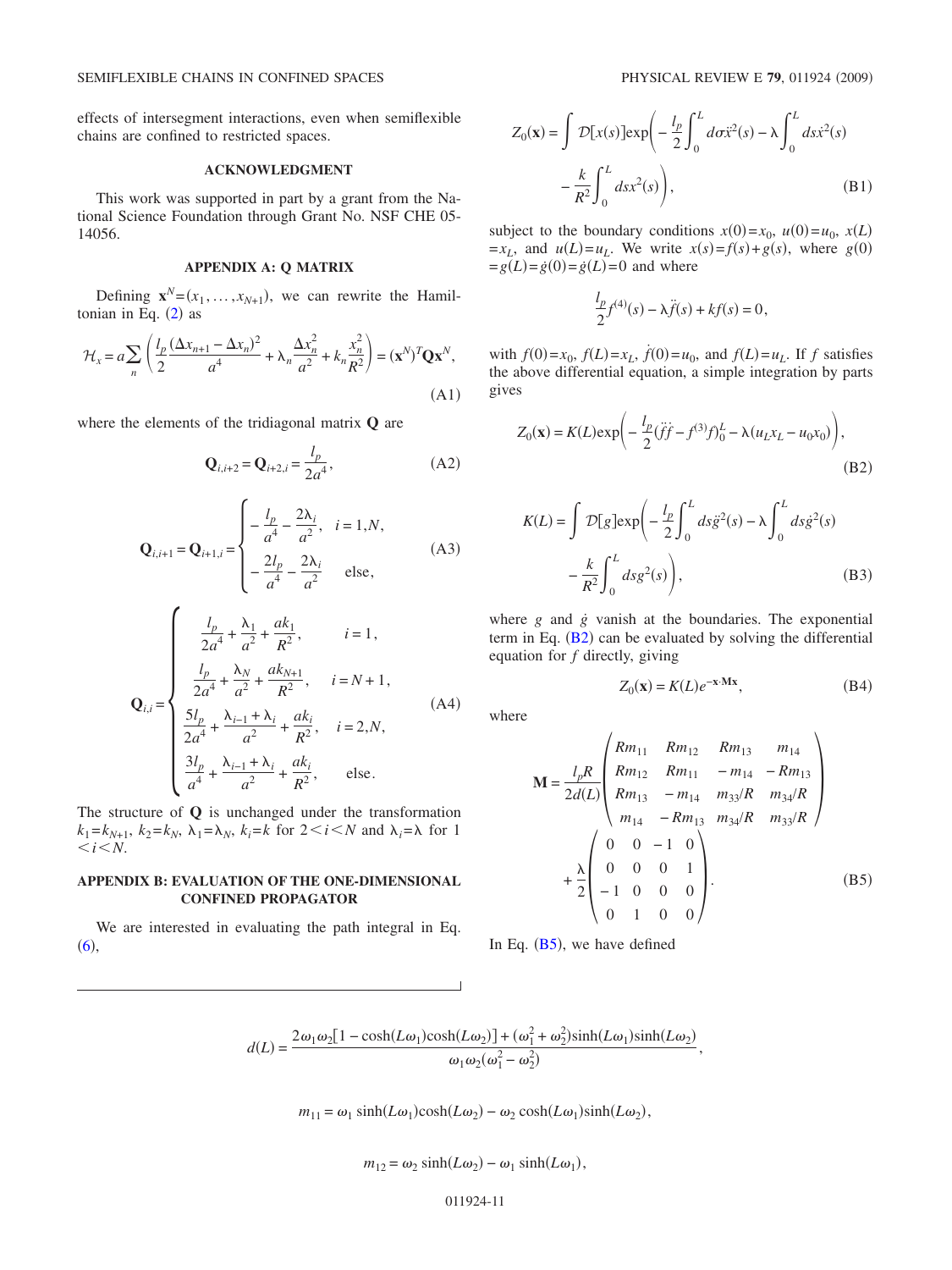$$
m_{13} = \frac{\omega_1^2 - \omega_2^2}{2\omega_1\omega_2} \sinh(L\omega_1)\sinh(L\omega_2),
$$

$$
m_{14} = \cosh(L\omega_1) - \cosh(L\omega_2),
$$

$$
m_{33} = \frac{1}{\omega_2} \cosh(L\omega_1)\sinh(L\omega_2) - \frac{1}{\omega_1} \sinh(L\omega_1)\cosh(L\omega_2),
$$

$$
m_{34} = \frac{1}{\omega_1} \sinh(L\omega_1) - \frac{1}{\omega_2} \sinh(L\omega_2),
$$

with

$$
\omega_i = \left[ \frac{\lambda}{l_p} \left( 1 \pm \sqrt{1 - \frac{2kl_p}{\lambda^2}} \right) \right]^{1/2} . \tag{B6}
$$

Note that the full propagator  $Z(x)$  in Eq. ([10](#page-2-8)) can be written as  $Z(\mathbf{x}) = Z_0(\mathbf{x})e^{-(\mathbf{x} \cdot \mathbf{G} \mathbf{x})}$ , with the matrix **G** containing terms suppressing excess end-point fluctuations,

 $\mathbb{R}^2$ 

$$
\mathbf{G} = \begin{pmatrix} \gamma_1/R^2 & 0 & \gamma_2/R & 0 \\ 0 & \gamma_1/R^2 & 0 & -\gamma_2/R \\ \gamma_2/R & 0 & \delta & 0 \\ 0 & -\gamma_2/R & 0 & \delta \end{pmatrix}.
$$
 (B7)

In general, computing average values involves calculating the determinant of  $M + G$ . Simplification of the determinant is a tedious process, but it is useful to note that

$$
Det(\mathbf{M}) = A_1^2 - A_2^2,
$$
  
\n
$$
A_1 = m_{13}^2 + m_{14}^2 + m_{12}m_{34} - m_{11}m_{13},
$$
  
\n
$$
A_2 = 2m_{13}m_{14} + m_{12}m_{33} - m_{11}m_{34}
$$
 (B8)

with a similar relation holding for Det  $(M+G)$ .

We can calculate  $K(L)$  by the evaluation of a simple integral. Following the standard method of Feynman  $[50]$  $[50]$  $[50]$ , we can write the propagator from  $(x_0, u_0)$  to  $(x_L, u_L)$  as an integral over all intermediate points  $(x_s, u_s)$ ,

<span id="page-11-1"></span> $Z_0(x_0, x_L, u_0, u_L; L)$ 

$$
= \int_{-\infty}^{\infty} dx_s du_s Z_0(x_0, u_0, x_s, u_s; s) Z_0(x_s, u_s, x_L, u_L; L - s)
$$
  

$$
= \int_{-\infty}^{\infty} \int_{-\infty}^{\infty} dx_s du_s K(s) \exp[-\mathbf{x}_1^T \cdot \mathbf{M}(s)\mathbf{x}_1]
$$
  

$$
\times K(L - s) \exp[-\mathbf{x}_2^T \cdot \mathbf{M}(L - s)\mathbf{x}_2],
$$
 (B9)

where  $\mathbf{x}_1 = (x_0, x_s, u_0, u_s)$  and  $\mathbf{x}_2 = (x_s, x_L, u_s, u_L)$ . M has already been determined [Eq.  $(B5)$  $(B5)$  $(B5)$ ], and  $K(L)$ , given in Eq. ([B3](#page-10-4)), is independent of all  $x_i$ 's and  $u_i$ 's. The integral in Eq. ([B9](#page-11-1)) is tedious to evaluate, but yields

$$
Z_0(\mathbf{x};L) \equiv K(L)e^{-\mathbf{x}^T \cdot \mathbf{M}(L)\mathbf{x}}
$$
  
=  $K(s)K(L-s)\frac{2\pi}{l_p} \left(\frac{d(s)d(L-s)}{(\omega_1^2 - \omega_2^2)d(L)}\right)^{1/2} e^{-\mathbf{x}^T \cdot \mathbf{M}(L)\mathbf{x}}$ .  
(B10)

We then find

$$
K(L) = \frac{l_p}{2\pi} \sqrt{\frac{\omega_1^2 - \omega_2^2}{d(L)}} e^{-L\eta},
$$
 (B11)

<span id="page-11-0"></span>where  $\eta$  is an arbitrary constant.

In the limit of strong confinement  $(L\omega_i \geq 1)$ , see the main text),

$$
\mathbf{M} = \frac{l_p R \omega_1 \omega_2}{2} \begin{pmatrix} R(\omega_1 + \omega_2) & 0 & 1 & 0 \\ 0 & R(\omega_1 + \omega_2) & 0 & -1 \\ 1 & 0 & (\omega_1^{-1} + \omega_2^{-1})/R & 0 \\ 0 & -1 & 0 & (\omega_1^{-1} + \omega_2^{-1})/R \end{pmatrix},
$$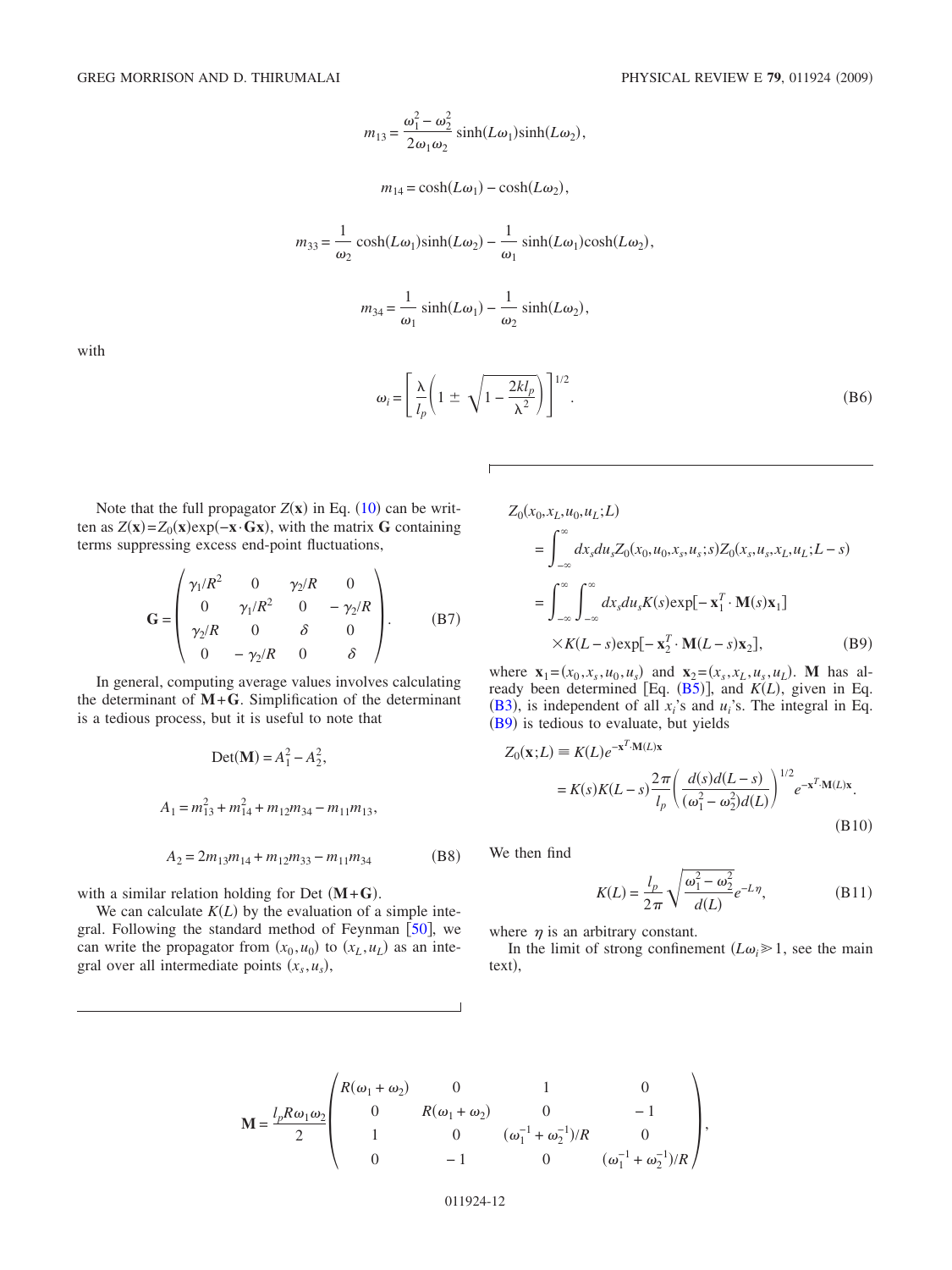$$
K \propto \sqrt{\omega_1 \omega_2} (\omega_1 + \omega_2) e^{-L(\omega_1 + \omega_2)/2}.
$$
 (B12)

This strongly confined representation is significantly easier to work with when computing the mean-field solutions.

To ensure that our calculation of  $Z_0$  has the correct limiting behavior, we find

$$
\lim_{R \to \infty} \int_{-\infty}^{\infty} dx_L Z_0(\mathbf{x})
$$
\n
$$
= e^{-kLx_0^2} \left( \frac{l_p \Omega}{2\pi \sinh(\Omega L)} \right)^{1/2} \exp \left( -\frac{l_p \Omega}{2 \sinh(\Omega L)} \right)
$$
\n
$$
\times \left[ (u_0^2 + u_L^2) \cosh(\Omega L) - 2u_0 u_L \right] + O(1/R) \bigg),
$$
\n(B13)

with  $\Omega = \sqrt{2\lambda/l_p}$ , identical to the unconfined propagator found in the work of Ha and Thirumalai  $[45,47]$  $[45,47]$  $[45,47]$  $[45,47]$ , except for the term  $e^{-kLx_0^2}$ . Since  $k \propto R^{-2}$  in all cases considered, the integration over  $x_0$  leads to a divergent integral. However, as  $R \rightarrow \infty$ , the system becomes translationally invariant, so that integration over the initial position will be proportional to the radius of the confinement. The integral over the initial position then simply adds an irrelevant constant to the free energy, and we can write the one-dimensional propagator as

$$
Z_U(u_0, u_L) = \lim_{R \to \infty} \frac{1}{R} \int_{-\infty}^{\infty} dx_0 dx_L Z(\mathbf{x}), \quad (B14)
$$

identical to the result found by Ha and Thirumalai  $[45,47]$  $[45,47]$  $[45,47]$  $[45,47]$  up to a multiplicative constant.

### **APPENDIX C: DETAILS OF THE SIMULATIONS FOR VOLUME CONFINEMENT**

We have therefore performed a number of Langevin dynamics simulations with varying  $L$ ,  $l_p$ , and  $R$  when considering volume confinement. The Hamiltonian used is

<span id="page-12-0"></span>
$$
\beta H = \frac{k}{2a^2} \sum_{i=0}^{N} (|\mathbf{r}_{i+1} - \mathbf{r}_i| - a)^2 - \frac{l_p}{a} \sum_{i=0}^{N-1} \mathbf{u}_i \cdot \mathbf{u}_{i+1} + \epsilon_S \sum_{i=0}^{N+1} \left(\frac{a}{|\mathbf{r}_i| - (R+a)}\right)^{12}
$$
(C1)

with *L*=*Na*. The first term ensures the connectivity of the chain, and we take  $k = 10^4$  throughout, ensuring very stiff bonds. The second term accounts for the bending stiffness of the chain, with persistence length  $l_n$ . We have confirmed directly that this Hamiltonian in the unconfined case [i.e., only the first two terms of Eq. ([C1](#page-12-0)) are used] gives  $\langle \mathbf{u}(s) \cdot \mathbf{u}(s') \rangle$  $= e^{-|\Delta s|/l_p}$  to within ~5%. The third term of the Hamiltonian approximately confines the chain to the interior of a sphere of radius *R*, using a Lennard-Jones repulsion. The confinement energy is on the order of  $\epsilon_S k_B T$  when  $|\mathbf{r}_i|=R$ , and increases sharply for larger  $|\mathbf{r}_i|$ . We choose  $\epsilon_s = 1$  throughout the simulations, which restricts  $|\mathbf{r}_i|/R \leq 1.01$  for all of the parameters we considered. To determine the equilibrium properties of the system, we use the low friction limit  $[55]$  $[55]$  $[55]$ , with  $\eta$ =0.1, and a time step of *h*=0.001 (in dimensionless units, or equivalently with the mass  $m=1$ , spacing  $a=1$ , and  $k_B T = 1$ ). In the simulations, we consider a chain with *N*  $= 200$  for  $l_p/a = 20$ , 50, and 100, with  $R/a = 5$ , 6, 7, and 8. We also consider a chain with  $N=100$  for  $l_p/a=5$ , 10, 20, 50, and 100, with *R*/*a*= 5, 6, 7, 8, 9, 10, 11, 12, 15, 20, and 25.

# **APPENDIX D: CALCULATION OF THE WINDING AXIS**

Because of the spherical symmetry of the problem, we are free to choose our coordinate system such that it simplifies the calculation. We take  $\hat{\mathbf{u}}_{i-1} = \hat{\mathbf{z}}$ , defining the *z* axis, and  $\hat{\mathbf{u}}_i$  $=(\sin[\Theta_i], 0, \cos[\Theta_i])$ , defining the *x* axis. We take our third bond to be  $\hat{\mathbf{u}}_{i+1} = (\sin[\Theta_{i+1}]\cos[\varphi], \sin[\Theta_{i+1}]\sin[\varphi],$  $cos[\Theta_{i+1}]$ ). With  $\theta_{i,j}$  the angle between bonds *i* and *j*, we see  $\theta_{i-1,i} = \Theta_i$  and  $\theta_{i-1,i+1} = \Theta_{i+1}$ . It is convenient to eliminate the azimuthal angle  $\varphi$  when computing  $\cos(\theta_{i,i+1}) = \hat{\mathbf{u}}_i \cdot \hat{\mathbf{u}}_{i+1}$ , giving

$$
\cos(\varphi) = \cot(\theta_{i,i+1})\cot(\Theta_i) - \cos(\Theta_{i+1})\csc(\theta_{i,i+1})\csc(\Theta_i). \tag{D1}
$$

In this coordinate system,  $\hat{\mathbf{a}}_i = \hat{\mathbf{y}}$ , and  $|\mathbf{a}_{i+1}| = \sin(\theta_{i,i+1})$ . To compute the dot product between the two winding axes, we need only  $\mathbf{a}_{i+1} \cdot \hat{\mathbf{y}} = \cos(\Theta_i) \sin(\Theta_{i+1}) \cos(\varphi) - \cos(\Theta_{i+1}) \sin(\Theta_i)$ . Equation ([34](#page-8-0)) is recovered upon substitution of  $cos(\varphi)$  in  $\hat{\mathbf{a}}_i \cdot \hat{\mathbf{a}}_{i+1} = \mathbf{a}_{i+1} \cdot \hat{\mathbf{y}} / |\mathbf{a}_{i+1}|.$